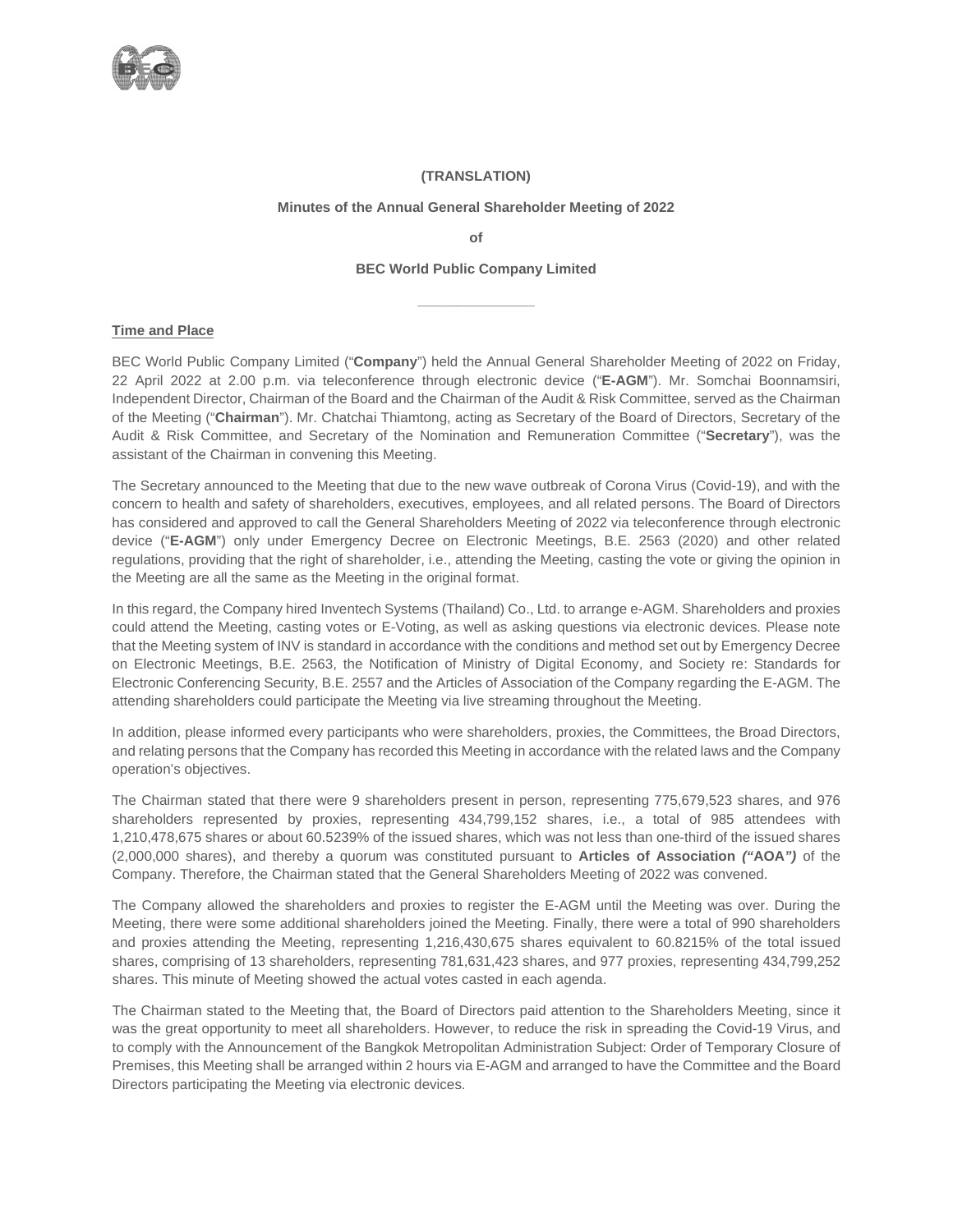

The Chairman introduced the directors, executives, auditor, and the legal consultant of the Company, attending the Meeting as follows:

| 1)  | Mr. Somprasong Boonyachai   | Non-Executive Director, Acting Chairman of Executive Director and<br>Chairman of the Corporate Governance Committee   |  |  |  |  |  |  |
|-----|-----------------------------|-----------------------------------------------------------------------------------------------------------------------|--|--|--|--|--|--|
| 2)  | Ms. Ratana Maleenont        | Executive Director and Member of the Nomination and Remuneration<br>Committee                                         |  |  |  |  |  |  |
| 3)  | Ms. Nipa Maleenont          | Non-Executive Director                                                                                                |  |  |  |  |  |  |
| 4)  | Ms. Amphorn Maleenont       | Executive Director                                                                                                    |  |  |  |  |  |  |
| 5)  | Mrs. Ratchanee Nipatkusol   | Executive Director and Member of the Corporate Governance Committee                                                   |  |  |  |  |  |  |
| 6)  | Mr. Prathan Rangsimaporn    | Independent Director, Member of Audit & Risk Committee and Chairman of<br>the Nomination and Remuneration Committee.  |  |  |  |  |  |  |
| 7)  | Mr. Manit Boonprakob        | Independent Director, Member of the Audit & Risk Committee and Member<br>of the Nomination and Remuneration Committee |  |  |  |  |  |  |
| 8)  | Mr. Matthew Kichodhan       | Non-Executive Director                                                                                                |  |  |  |  |  |  |
| 9)  | Mr. Surin Krittayaphongphun | Director who is executive, President of Television Business                                                           |  |  |  |  |  |  |
| 10) | Mr. Tatchapol Poshyanonda   | Independent Director                                                                                                  |  |  |  |  |  |  |
| 11) | Ms. Tracy Anne Maleenont    | Non-Executive Director and Member of the Corporate Governance<br>Committee                                            |  |  |  |  |  |  |

There was one absent director, Mr. Chansak Fuangfu, Independent Director; the total number of directors attending the Meeting (including the Chairman) were twelve directors out of the current thirteen directors, representing 92.31% of the total number of current directors.

There were executive officers of the Company attending the Meeting as follows:

- 1) Mr. Apicha Honghirunruang President of BEC Studio
- 2.) Mr. Somrak Narongwichai EVP Production
- 3.) Mr. Subandit Suwannop EVP Programming
- 4.) Mr. Nopphadol Khemayotin EVP Investment
- 5.) Mr. Piriyadit Choophungart EVP Finance & Accounting
- 6.) Mr. Warut Leeruangsakul EVP Digital Solutions & New Media
- 7.) Dr. Akaraphol Weerawong EVP People & Resources Management
- 8.) Ms. Chananya Jaisin EVP Marketing
- 9.) Ms. Sarinthip Jarunsathianchai EVP Internal Audit & Risk
- 10.) Mr. Charkrit Direkwattanachai EVP Corporate Affairs & Communications
- 11.) Mrs. Chalaiporn Itthithavorn Company Secretary

Mr. Charkrit Direkwattanachai was a facilitator in the Meeting in the section of Q&A and recommendation from the Meeting participants.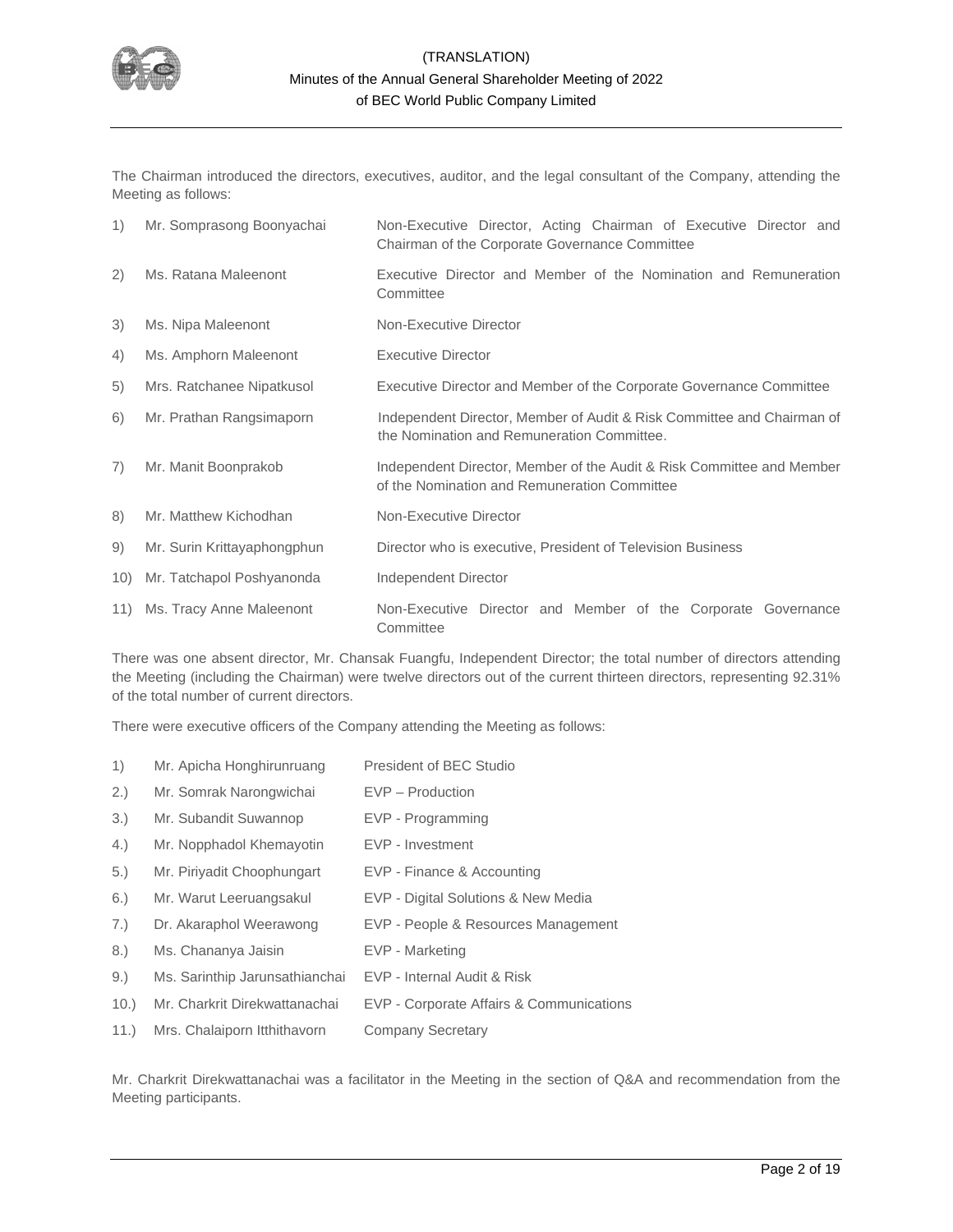

Moreover, Dr. Virach Aphimeteetamrong, Mr. Chaiyakorn Aunpitipongsa, Mr. Kititsak Akarasirisombat, auditor from Dr. Virach and Associates Office, and Mr. Paiboon Amonpinyokeat, legal consultant from Paiboon Legal Counsellors Limited were attending the Meeting at live-streaming conference room.

Before the Meeting was convened, the Chairman assigned the Secretary of the Board of Directors ("**Secretary**") to inform the Meeting about all procedures in making queries, sharing opinions, and exercising their voting rights, which were already informed in the invitation letter, as follows:

- The attendees who have the right to attend the Meeting shall verify the identity to obtain username and password, by the procedures set out by the Company, which was informed in the invitation letter. The attendees shall comply with requirements for attending AGM 2022 via teleconference. By clicking "Join Now" This step indicated that the shareholder has completed the Meeting Registration, the number of shares held by the shareholder will be counted as a quorum.
	- To vote in the Meeting, shareholders or proxies may choose the agenda they wish to cast their vote, then the system will show 4 options to cast their votes, i.e., agree, disagree, abstain or not sending vote, respectively. If the attendee chooses "abstain" or "not sending vote", the Company will count the vote as agree with the respective agenda. The vote could be changed until the vote for the said agenda is closed. The proxy representing more than one shareholder shall click "Switch Account" to access the account of other shareholders.
	- Casting in each Agenda shall be conducted in accordance with the Company's AOA, which is one vote for each share. Voting shall be conducted openly, in which the shareholders may vote agree, disagree, or abstain in each Agenda. In counting the votes, the Company will deduct "disagree" and "abstain" from the total vote of shareholders attending the Meeting with the right to vote, and the remaining are deemed as "agree". Since this Meeting was conducted through electronic device, once the attendees passed the verification process and their votes were count as a quorum, and voting is conducted by clicking button, there will not be invalid ballot in any circumstances.
	- Counting votes in each agenda is as follows: the 1st Agenda is only for shareholder's acknowledgement without voting; 2<sup>nd 3rd</sup> 4<sup>th</sup> and 6<sup>th</sup> Agenda require an affirmative resolution approved by a majority vote of the total number of votes from shareholders who attended the Meeting and casted their votes, whereby 4<sup>th</sup> Agenda "To consider and elect directors in replacement of directors retiring by rotation for the year 2022", the shareholders will vote for each director separately. The system will separate votes for each director in order. In 5<sup>th</sup> Agenda, it requires an affirmative resolution of a two-third vote of the total number of votes of the shareholders who attended the meeting.
	- If there is no shareholder or proxy objecting or having a different opinion from that of the Board of Directors, it should be deemed that the Meeting agreed or approved the matter, the shareholder has two minutes to vote after voting notification in each agenda. The Company would notify the voting procedure on the screens. Once the voting is closed in each agenda, the result of vote count for that agenda will be notified to the Meeting accordingly.
	- Before voting for each Agenda, the Company will allow attendees to submit questions or express their opinions relating to that Agenda as appropriate. If the attendees wish to submit questions or express opinions in any agenda, attendees may choose menu bar on "asking question", click to choose the agenda, and type messages in adding message box after that, click send and your question will be sent to the Meeting system. You can also record your voice to ask questions by clicking at "microphone" button and "record voice". After recording questions, click "stop recording" button and click "send question" button. The voice recording file will be sent to the system.
	- In case, there are many questions relating to the agenda, the Company will arrange questions/ opinions/ recommendations to be according to each agenda. In case that questions/ opinions/ recommendations are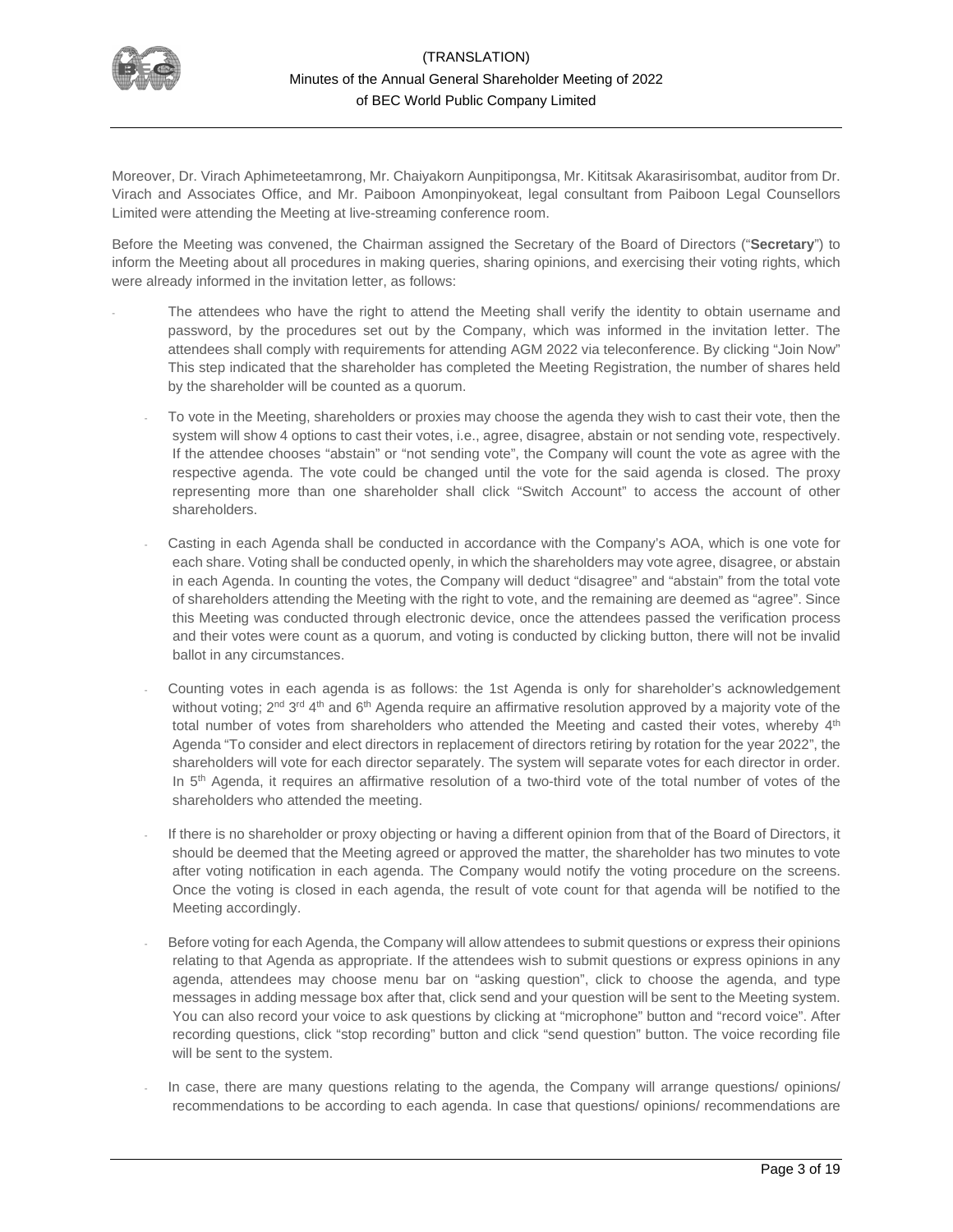

not according to the agenda, the Company would keep questions/ opinions/ recommendations to present to the Meeting at the end after finish considering every agenda. Thus, Mr. Charkrit Direkwattanachai, EVP - Corporate Affairs & Communications, has been assigned to select, prioritize, and organize questions and recommendations from attendees to be appropriate with the Meeting, and would try the best to read every question, opinions, and recommendation.

Miss Siriwan Jiamjaipaiboon representative of external law firm attended the Meeting to serve as inspector, monitoring and verifying vote counts in the Meeting to ensure the Meeting is conducted transparently, correctly and in compliance with laws and the Company's AOA. In addition, the Company received the introduction letter of Mr. Suwit Chanampon, the right protection volunteer from the Thai Investors Association, to attend the Meeting.

The Secretary announced to the Meeting that the Company reserves the right to delete video and audio of the shareholders making disrespectful questions and comments, defaming others or violate any law Including violating the rights of other persons, interfering with the Meeting, or causing trouble to other attendees.

The Chairman commenced the Meeting to consider each agenda, respectively, as specified in the invitation letter for this Shareholder Meeting, previously sent to all shareholders, having details as follows:

### **1. To Acknowledge the Board of Directors Report:**

The Chairman informed the Meeting that the Company's AOA stipulated that the Meeting had to consider and acknowledge the annual report of the Board of Directors with respect to the prior year's operating result. The Board of Directors report regarding the Company's activities in 2021, as shown in the Annual Report 2021, had been sent to all shareholders, as supporting document for the 1<sup>st</sup> Agenda, together with the invitation letter for the Shareholder Meeting.

The Board of Directors agreed that the Board of Directors' report regarding the Company's activities in 2021 should be proposed to the annual General Shareholder Meeting of 2022 for acknowledgement. The Chairman, therefore, assigned the Executive Vice President - Finance and Accounting to present the Board of Directors' report to the Meeting for acknowledgement via video presentation as follows:

### The Board of Directors Report

"Dear Shareholders of BEC World Public Company Limited,

The year of 2021 was another year that BEC World Public Company Limited or ("BEC" or the "Company") had to face the outbreak of the Coronavirus or "COVID-19". There were several outbreaks in the past year, especially during the 3rd quarter of 2021, when there was a widespread transmission of the Delta Coronavirus Variant in Thailand. This has resulted in the restrictions on economic activities under strict controlled measures for several months, including during the period of the transmission of new Omicron Variant at the end of the year. In this connection, the outbreak of COVID-19 has affected Thailand's economy, consumer behavior and business operations that the organization had to make some adjustments to cope with various situations. With regard to the business operation according to the Business Continuity Plan, which the Company has operated since 2020 until the present in 2021, the Board of Directors, executives and all employees of BEC have cooperatively applied knowledges, skills, expertise and experiences trying to manage the business proactively by applying the flexibility and agility to adjust operational plans to maximize benefits and efficiency to the fullest potential, including taking proactive measures to prevent the spread of disease among the employees by strictly comply with various measures, leading to a very satisfactory result.

Advertising revenue of BEC in 2021 was Baht 4,834 million, increased by 1.6% comparing to 2020, with revenue in the amount of Baht 4,758 million. Although the overall advertising revenue in the media industry was slightly decreased, the Company gained the increased advertising revenue, especially from news programs which were adjusted to be more interesting.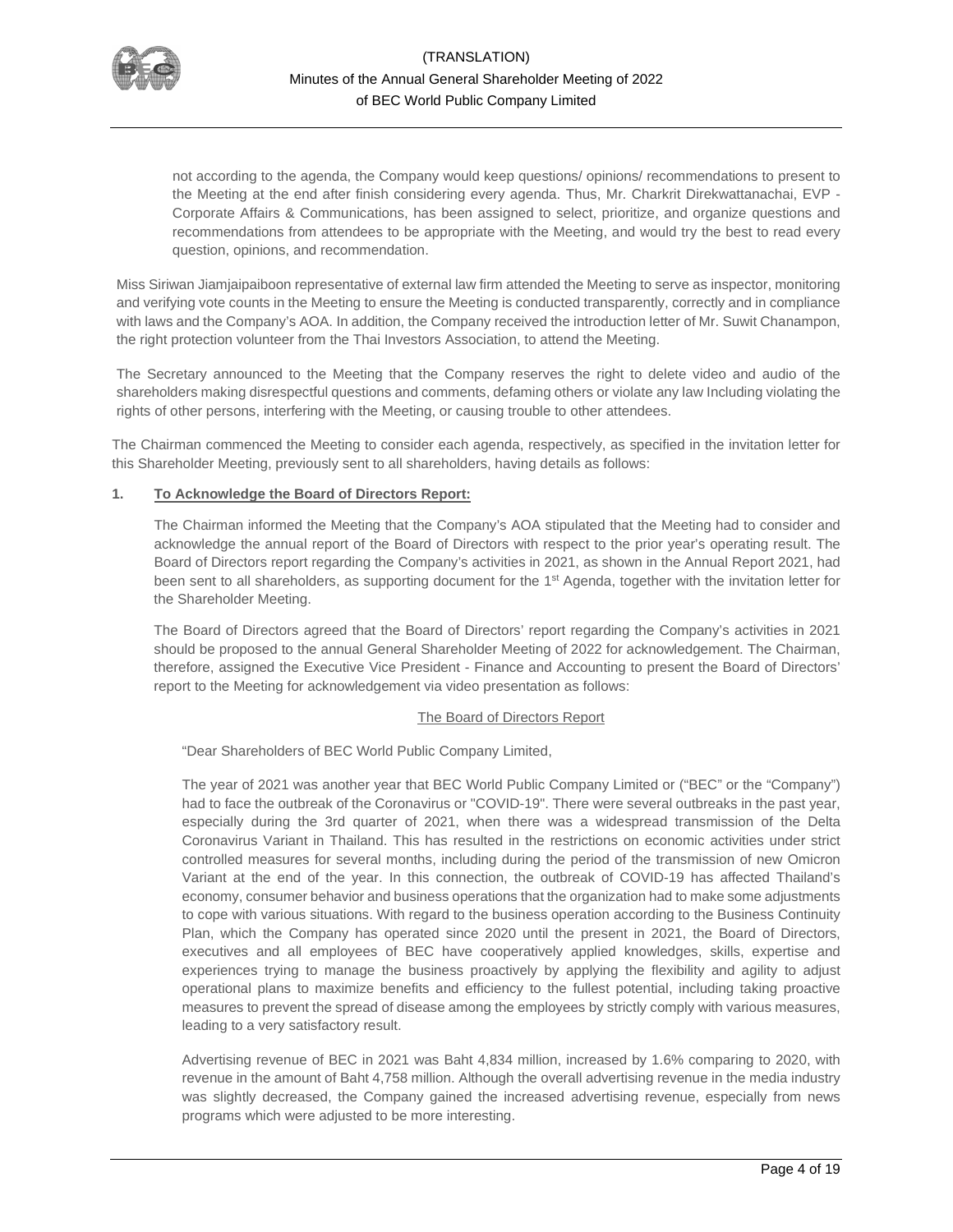

The revenue from licensing and other services was Baht 846 million, decreased by 19.7 % comparing to the revenue in 2017, which was resulted from the removal of the budget of BEC-Tero Entertainment Public Company Limited from the consolidated financial statements and the decreased revenue from global content licensing in the amount of Baht 226 million, representing 45% from last year. The revenue from digital platform was increased by 40 % from last year, making the total revenue at Baht 600 million. However, the revenue from two businesses was Baht 826 million or a decrease by 1.4 % from last year.

Since the Company did not have revenue from organizing concerts and shows in 2021, resulting from the removal of the budget of the BEC-Tero Entertainment Public Company Limited from the consolidated financial statements since 8 December 2020 onwards, the overall revenue of BEC was at Baht 5,719 million, decreased by 3.7 % from the revenue in 2020 at Baht 5,937 million from last year. However, the advertising revenue was the main revenue of the Company, approximately at 85%, while the revenue from licensing and other services was estimated at 15% of the overall revenue.

From the restructuring of the organization and reduction of costs from various projects continuously, the cost of sales and services of the Company in 2021 decreased by 17.1% to Baht 3.789 million, while sales and administrative expenses greatly reduced by 43% to Baht 766 million.

As a result, the Company's net profit in 2021 was at Baht 762 million, or an increase by 456% comparing with the operating result in 2020 at a net loss of Baht 214 million, net cash flow from the operation of Baht 3,615 million, cash and cash equivalence in the statement of financial position amounted to Baht 4,718 million at the end of 2021. As such, the Company had more strength of financial position than the previous year. The Company's operating result was better and the performance turned to profit for six consecutive quarters from the 3rd quarter of 2020 to the 4th quarter of 2021.

As a result of the success of the Company which turned to profit in 2021, BEC has followed BEC's new strategy in 2022 accordingly, focusing on customers and driving to revenue and profit from new businesses according to a new vision, "The leader in content and entertainment business in Thailand" and emphasizing that BEC is not just a Thai television station anymore, the management team is committed to build the BEC World to be a earn organization and leverage Channel 3's creativities to deliver fresh content for the viewers, using technology to deliver innovative and efficient media across all screens in Thailand and abroad.

With the strategic goals as follows:

1. Maintain the original market positions, build more strength in the viewers in big cities and expand new viewer bases - TV business.

2. Build new revenue generation and distribution and accelerate revenues from other businesses, including:

- 2.1. Global Content Licensing Business
- 2.2. Digital Platform Business
- 2.3. Music Business
- 2.4. Movie business

3. BEC Studio: To support business expansion, the Company has established additional production unit to produce contents for broadcasting or streaming on the Company's platforms (TV and CH3Plus) and other platforms in Thailand and overseas, including creating original contents and on-demand contents.

4. Build financial strength.

In 2022, the Company will pay off the debentures in the amount of Baht 1,000 million, resulting in a reduction of liabilities from Baht 3,000 million to Baht 2,000 million.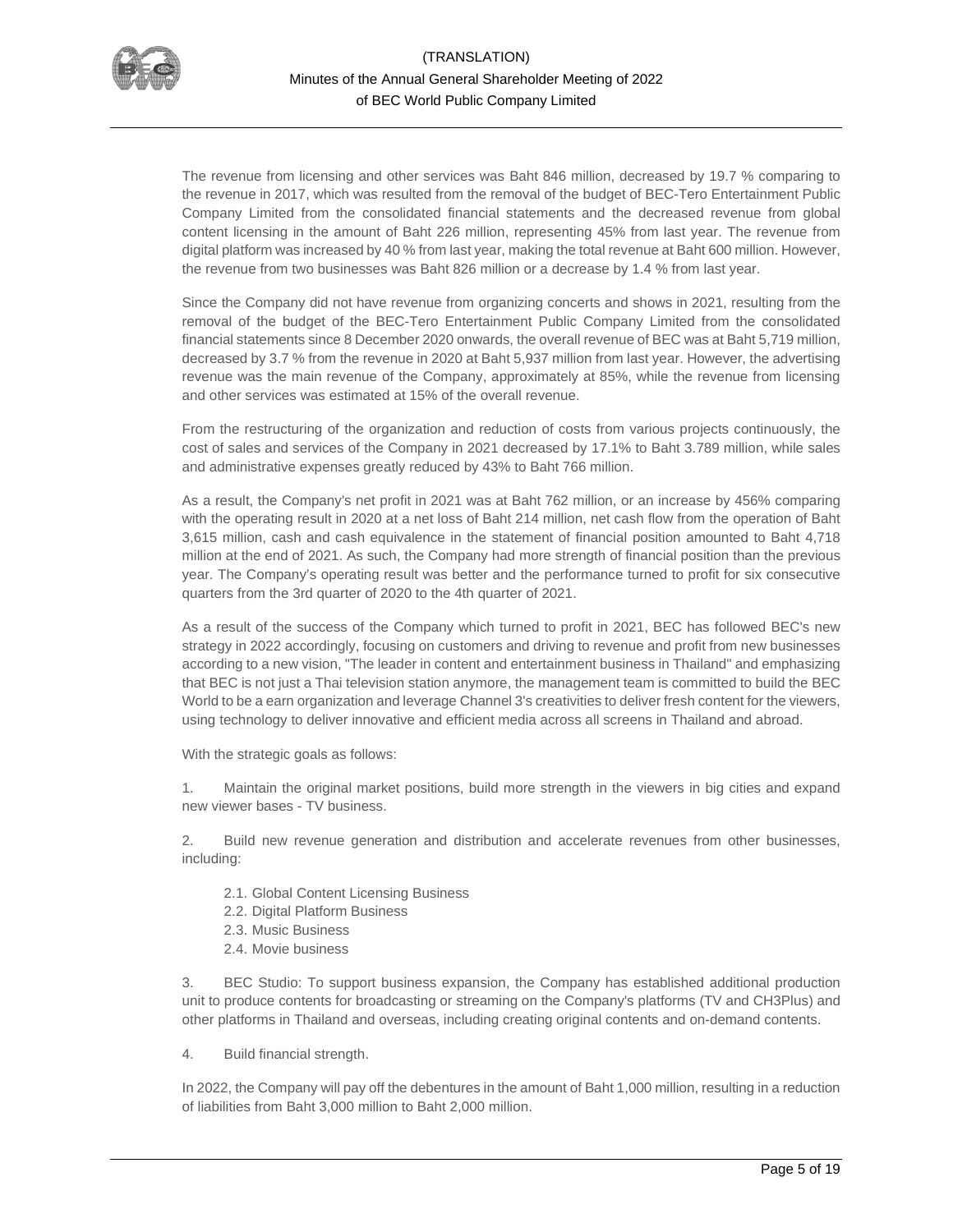

In addition, in order to make the sustainable profits to the Company, as a media that delivers contents, news and entertainment to viewers around the country through television screens and other platforms, resulting in a wide and diversified stakeholders, the Company has realized the importance of all stakeholders from upstream to downstream, directly and indirectly throughout the Value Chain of the business, therefore, the Company has appointed a committee to develop the sustainability in order to monitor, control and drive practical policies in sustainability dimension together with providing executives and working groups from related line of work to be able to work in accordance with the social and environmental policies of the organization. In this regard, the Board of Directors has approved the Sustainability Development Policy and announced to the public on 18 December 2021 completely. There are 4 policy guidelines as follows:

### 1. Business procedure

The Company is committed to produce content and mass media business as being the role model for society responding customer needs efficiently to develop sustainable growth business.

### 2. Care and development of human resources

The Company is committed to create opportunities for employees to learn and develop their potential in various areas for employees to lead the Company towards its goals within the framework of sustainability

### 3. Social risk management

The Company is committed to create benefits to society taking into account the needs of society and responding strategically including integration with partners from other sections for the sustainable development of Thai society.

# 4. Environmental risk management

The Company is committed to actively reduce the impact of climate change by providing knowledge and understanding through contents to inspire society to care for the environment sustainably.

Finally, on behalf of the Board of Directors, we would like to express our sincere appreciation to our shareholders, customers, agencies, partners, artists, directors, and employees for the ongoing support. We are committed to perform our duties to create maximum benefit to all groups of shareholders and stakeholders with fairness, and take care of environment, society and community to sustainably grow together with the Company and make BEC to grow as our vision, to be leading content & entertainment platform of Thailand to build a solid foundation for the Company and to find new sources of revenue and profitability."

Furthermore, the EVP – Finance and Accounting reported to the Meeting the development regarding the declaration of intent to join Thai Private Sector Collective Action Against Corruption (CAC) as follows.

The Board of Directors and executives of BEC Group gave importance to business operation concerning environment, society, and governance (ESG) according to principle of good business operation and anticorruption, which is an obstacle for the Company's sustainable development. In this regard, the Company has set out anti-corruption policies in a written form for all executives and employees to be consciously and strictly follow as a practical guideline in operating according to the anti-corruption policies to prevent, detect, and respond to the organization's anti-corruption policy.

To prepare to be the member of the Thai Private Sector Collective Action Against Corruption (CAC), on March 19, 2021, the Board of Directors approved the anti-corruption policy (revised version); internal control regulations and internal inspection policy; gift-giving and gif-receiving policy; reception and other expenses policy; donation for charity policy and financial support policy; political funding policy; human resource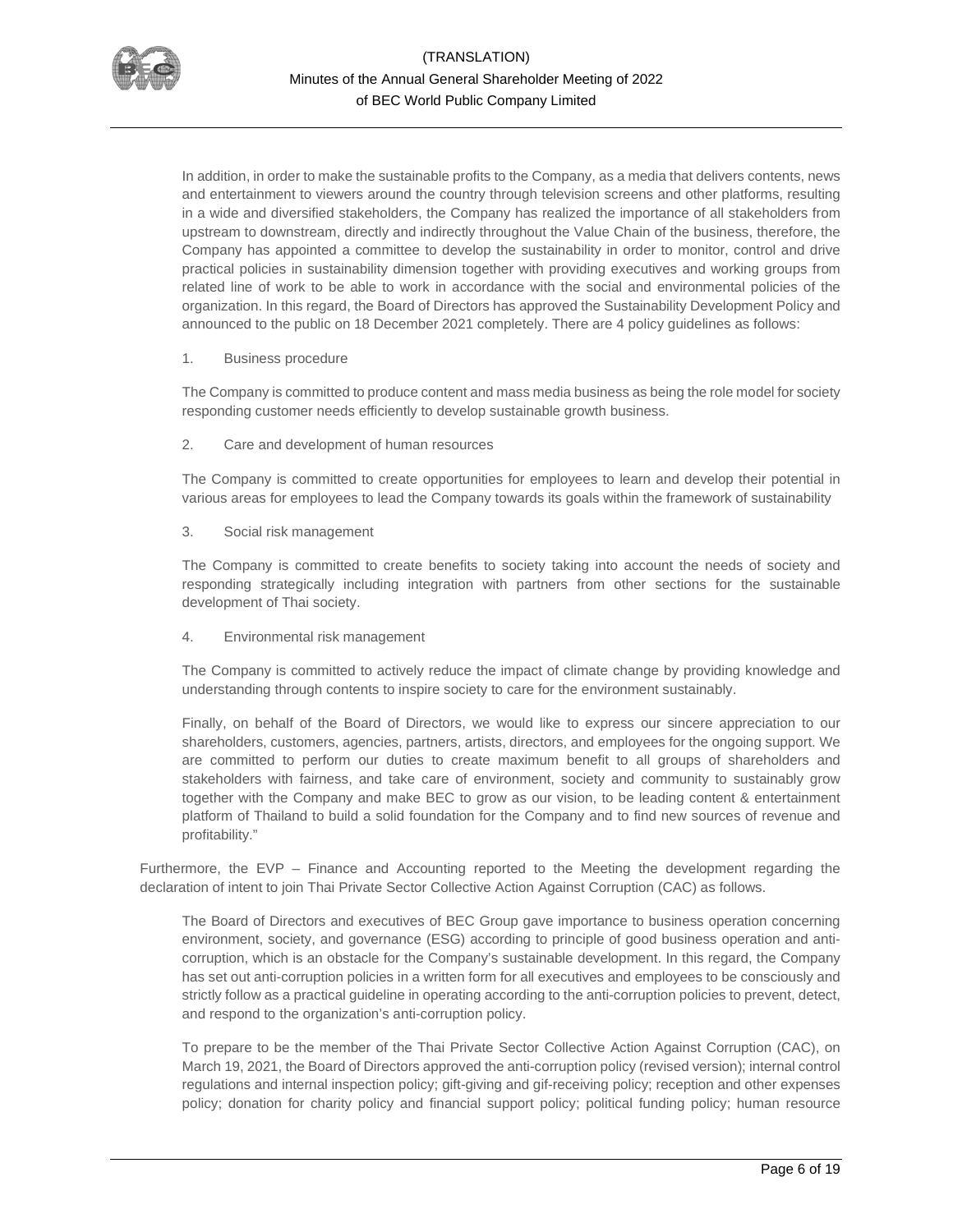

management policy; as well as, complaints and suggestions receiving policy. These policies have been internally announced to everyone in the organization for acknowledgement and publicized to others outside the Company for cooperation from our business partners in complying with them.

Moreover, during the year, the Company has a personnel training in the topic "Publicizing Anti-Corruption Policies and Guidelines" on 8 April 2021, to the directors, executives, and employees for acknowledgement and practicing them in the same direction throughout the organization until the policies becomes the organization's norms. The corruption risk assessment is compulsory to set controlling measures and managing guidelines for proper risk management. The Company also created a channel for receiving complaints and suggestions to propose to the Audit & Risk Committee Meeting and the Company's Board of Directors, including having regular follow-up of the operation.

To declare the intention in operating a business on the basis of good operation and anti-corruption in every form, the Board of Directors approved the declaration of its intention to join the Thai Private Sector Collective Action Against Corruption (CAC) on April 23, 2021, and the Company has already submitted the declaration of intention document to the CAC for membership approval on 1Q/2022.

Please be informed, accordingly.

During this agenda, there were shareholders and proxies asked the questions to the Committee as follows:

• Opinion from the Meeting: Mr. Siriwat Worawetkul, a shareholder attending the Meeting, proposed to the Meeting that if the Covid situation next year is back to normal, the Meeting should be held in a normal platform.

The Chairman acknowledged the opinion from the attendee.

• The question from Mr. Suwit Chanampon, a proxy from Thai Investor Association, asked the Directors to analyze the organization's major risks and preventative measures in reducing the effects. The Chairman assigned Mr. Chatchai Thiamtong, Secretary of the Board of Directors and Secretary of the Audit and Risk Committee, to answer the question. Mr. Chatchai explained to the Meeting that the Committee assigned the Audit and Risk Committee to supervise the Company in risk evaluation by having the Audit and Risk Management Division to collect data to propose to the Board of Directors through the Audit and Risk Committee's opinions. Moreover, the Company appointed the Audit and Risk Committee – management level for all Company's executives participating in risk management operation. This set of Committee has frequent meetings to evaluate risks, propose preventive measures, or reduce damages from each risk to report to the Company's Committee through the Audit and Risk Committee. Moreover, the Company is in the process of setting risk management division and recruit risk management director. The Company has evaluated risks every year. In 2021, the Company evaluated and analyzed risks, as well as preventive measures or risk reduction shown in the annual report (form 56-1 One Report 2021 page 59-62) in which the proposed information in One Report should show sufficient information for shareholders to understand the Company's risks, including preventive measure or each risk reduction.

The Chairman stated to the Meeting that this matter is for the shareholders' acknowledgement without voting to pass this resolution.

**Resolution:** The Meeting acknowledged the report of the Company's activities in the year 2021 as proposed by the Board of Directors.

## **2. Consideration to approve the financial statement for the Fiscal Year as of 31 December 2021 and acknowledge the relevant auditor's report:**

The Chairman stated to the Meeting that, pursuant to the AOA of the Company, the Board of Directors had to prepare the balance sheet and profit and loss statement at the end of fiscal year, to be audited and commented by the Company's auditor, and subsequently approved by the Audit Committee and the Board of Directors before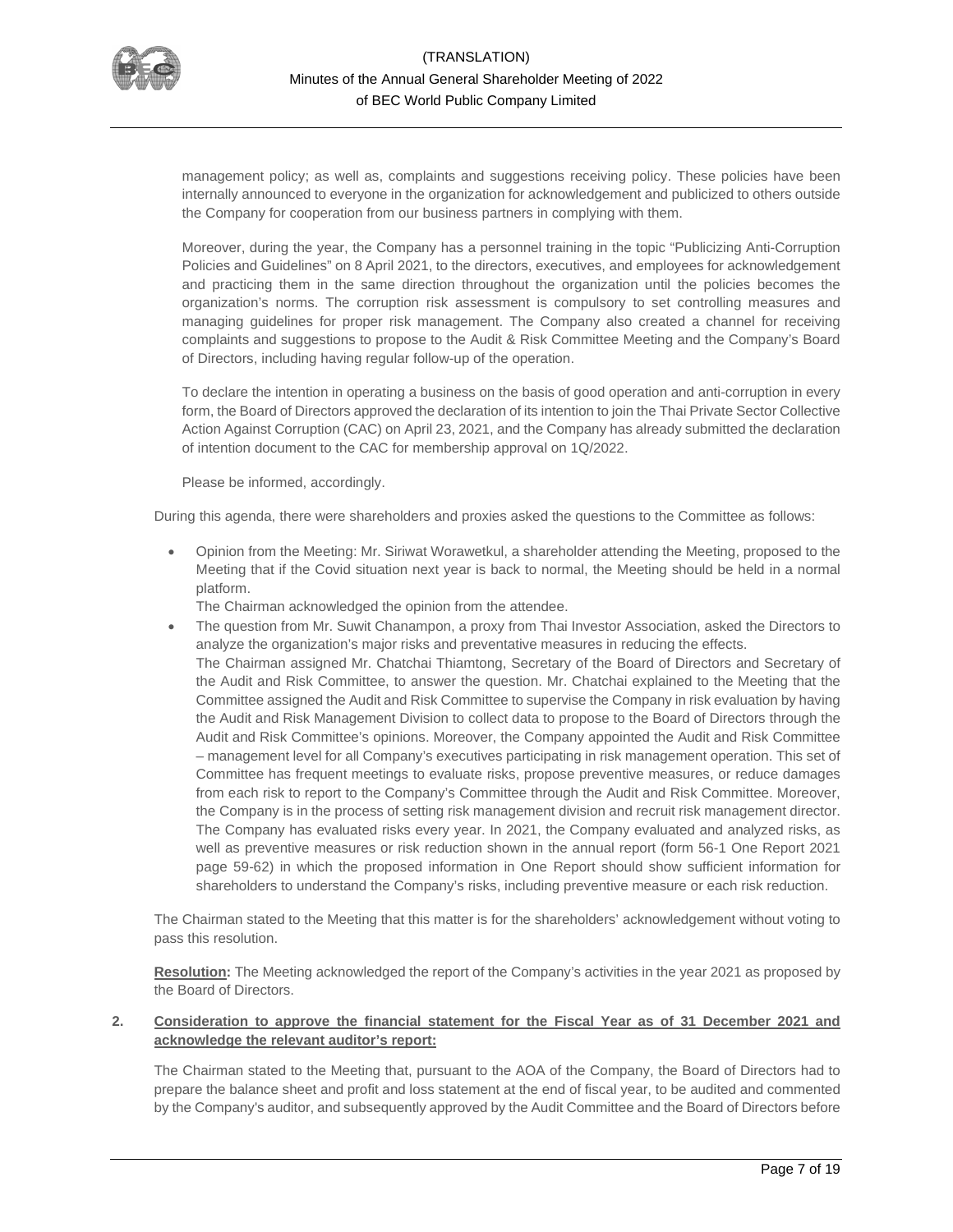

submitting the same for approval by the AGM. The financial statement for the year ended 31 December 2021 and the auditor report including its explanation, including explanation and analysis of Management Discussion & Analysis (MD&A) Division, were shown in page 207 – 260 and page 124 – 142 of the Annual Report 2021 (in 56-1 format), which had been sent via QR code to all shareholders together with the invitation letter for this Shareholder Meeting.

For the audit report, auditors from Dr. Virach & Associate Limited Company Office checked BEC World Public Company Limited's financial statement and subsidiaries composing of balance sheet on 31 December 2021, profit and loss statement, statement of total comprehensive income, shareholders change statement, and cashflow statement for the year ended on the same day and a note for balance sheet, including a note summarized important accounting policies. The audits checked BEC World Public Company Limited's ad hoc balance sheet and gave the opinion that "this balance sheet shows the financial situation on 31 December 2021. The important part of performance result and cashflow for the year ended on the same day of BEC World Public Company Limited and subsidiaries, and only BEC World Public Company Limited are correct according to the financial report standard."

### The Overview Operation in 2021

BEC World Public Company Limited or "BEC Group" is the leading entertainment industry with the vision of "Thailand's leading content and entertainment platform" coming with the mission of "Rebuild BEC World to become a forward-thinking and lean organization, leveraging CH3 creative DNA to deliver fresh and engaging content for today's users, and technology to deliver innovative and effective media, across all screens, throughout Thailand and overseas countries."

The year of 2021 was another year that all around the world including Thailand faced with challenging from the spread of Covid-19 situation and increasing inflation problem due to highly increasing prices of consuming products as well as recession in Thailand's trading partners countries and Thailand's high level of household debt.

Nielsen Media Research revealed that the advertising expenditure in 2021 was approximately Baht 107,151 million in which the total advertising expenditure in TV media was Baht 63,622 million. Nevertheless, television sector was still the main advertising media and had the highest market share at approximately 59.4%.

The BEC Group significantly adapted to continuing changes in the market and operated business according to the business continuity plan that the Company has implemented since 2020 until now.

In 2021, BEC Group proactively operated business and proactively prevented the spread of pandemic in employees. The result of strictly following these measures was greatly satisfied.

The Company still continuingly operated with "Single Content Multiple Platforms" in 2021 by having the major development in 2021 as follows:

1) Developing News Programs

The contents were adjusted to be interesting and proper for audience in different time periods/ adjusting on air chart in some news programs and the return of Mr. Sorayuth Suthassanachinda, Kammakorn Kao that has returned to Rueng Lao Chao Nee channel and Rueng Lao Chao Nee Sao Artit. Moreover, other news channels also had higher popularity, such as MiddayNewsTV3, Hone-Krasae, and Khao 3 Miti.

#### 2) Adjusting Programs Schedule

The Company had new drama contents on-air in 2021 and adjusting programs schedule to be more proper for audience in each on-air time.

#### 3)Digital Platform Business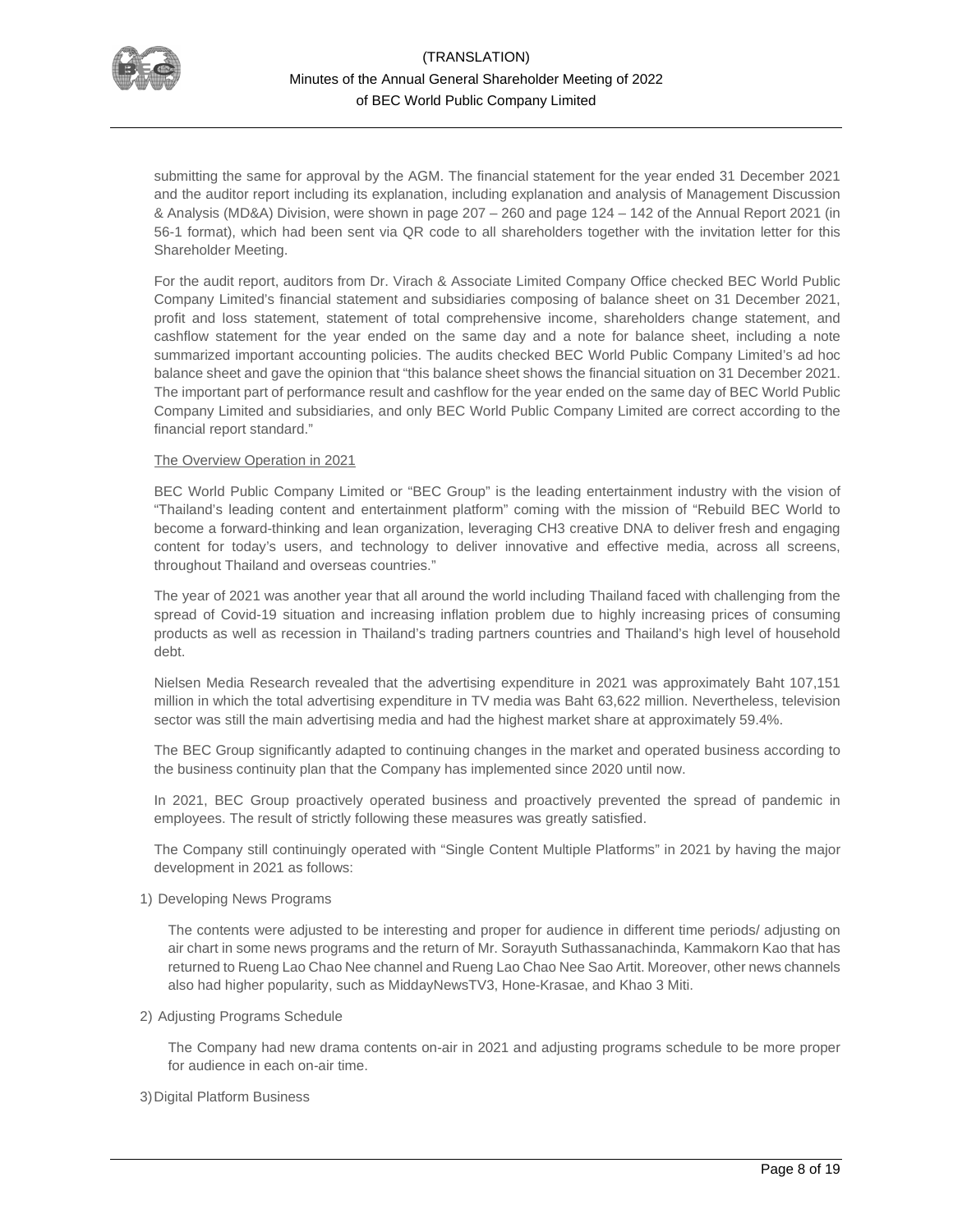

The Company, Digital Platform Business, has developed from an application "CH3Plus" to be "CH3Plus Premium" which is SVOD by having more functions and more exclusive contents, as well as having exclusive events for members to have close-up activities with artists.

4) Global Contents Licensing Business

The Company has been continuingly expanding the market to interesting countries, such as South Korea and Japan, and expands the market to new platforms and more various forms of sales.

5) Dissolve Non-Operating Subsidiaries

The Company has dissolved non-operating subsidiaries due to media industry situation in 2021 as mentioned earlier and BEC Group's adaptation to continuing changes, including the Company's transformation to be more than digital TV service provider.

### Operation Result in 2021

## **Summary of Profit and Loss Statement**

- Revenue: in 2021, the total revenue of BEC Group companies was Baht 5,719 million, decreased by 3.7% from 2020, which was Baht 5,937 million. However, advertising income was still the Company's main revenue which was approximately 85% of the total revenue and income from copyrights and other services was approximately 15% of total revenue.
- BEC Group's advertising revenue was Baht 4,834 million, increasing by 1.6% from 2020, which had advertising revenue at Baht 4,758 million.
- Revenue from licensing and other services was Baht 846 million, decreased by 19.7% from 2020, which was the result of removing BEC-Tero Entertaiment Public Company Limited financial statement from the consolidated financial budget and revenue reduction from global content licensing business to be at Baht 226 million or decreases by 45% from previous year, although income from digital platform increased by 40% to be Baht 600 million. The total income from these two businesses was Baht 826 million, decreased by 1.4% from previous year.
- According to the Company's reorganization and continuing cost reduction from various projects, the Company's sale cost and service cost in 2021 reduced by 17.1% to be Baht 3,789 million, while selling and management cost hugely reduced by 43% to b Baht 766 million.
- Non-recurring expenses i.e. the allowance for asset impairment, was Baht 32.8 million which mostly were content's asset impairment and loss from investment in nonmarket demand valuation equities, which was Baht 2.6 million; in 2020, the Company's non-recurring expenses, the allowance for asset impairment, was Baht 87.2 million which mostly were content's asset impairment.
- BEC Group's financial cost in 2021 was Baht 96.6 million, decreased by 17.1% or by Baht 19.9 million from Baht 116.5 million in 2020.
- In conclusion: BEC Group had Company's total profit at Baht 761.6 million, had total cashflow from operation at Baht 3,614.7 million, and had Baht 4,718.2 million of cash and cash equivalents in balance sheet at the end of 2021.

### Balance Sheet:

- Assets: on 31 December 2021, BEC Group had total assets of Baht 10,323.3 million, increased by 8.5% from 31 December 2020, which was mostly from increasing of cash and cash equivalents.
- Current assets was Baht 5,707.8 million, increased by 46.8%, which was mostly from increasing of cash and cash equivalents by 83.9% or by Baht 2,152.9 million from Baht 2,565.3 million on 31 December 2020, to be 4,718.2 million on 31 December 2021.
- In the mean time, non-current assets was Baht 4,615.5 million, decreased by Baht 1,014.6 million or by 18%, which was mostly from reduction of fixed assets.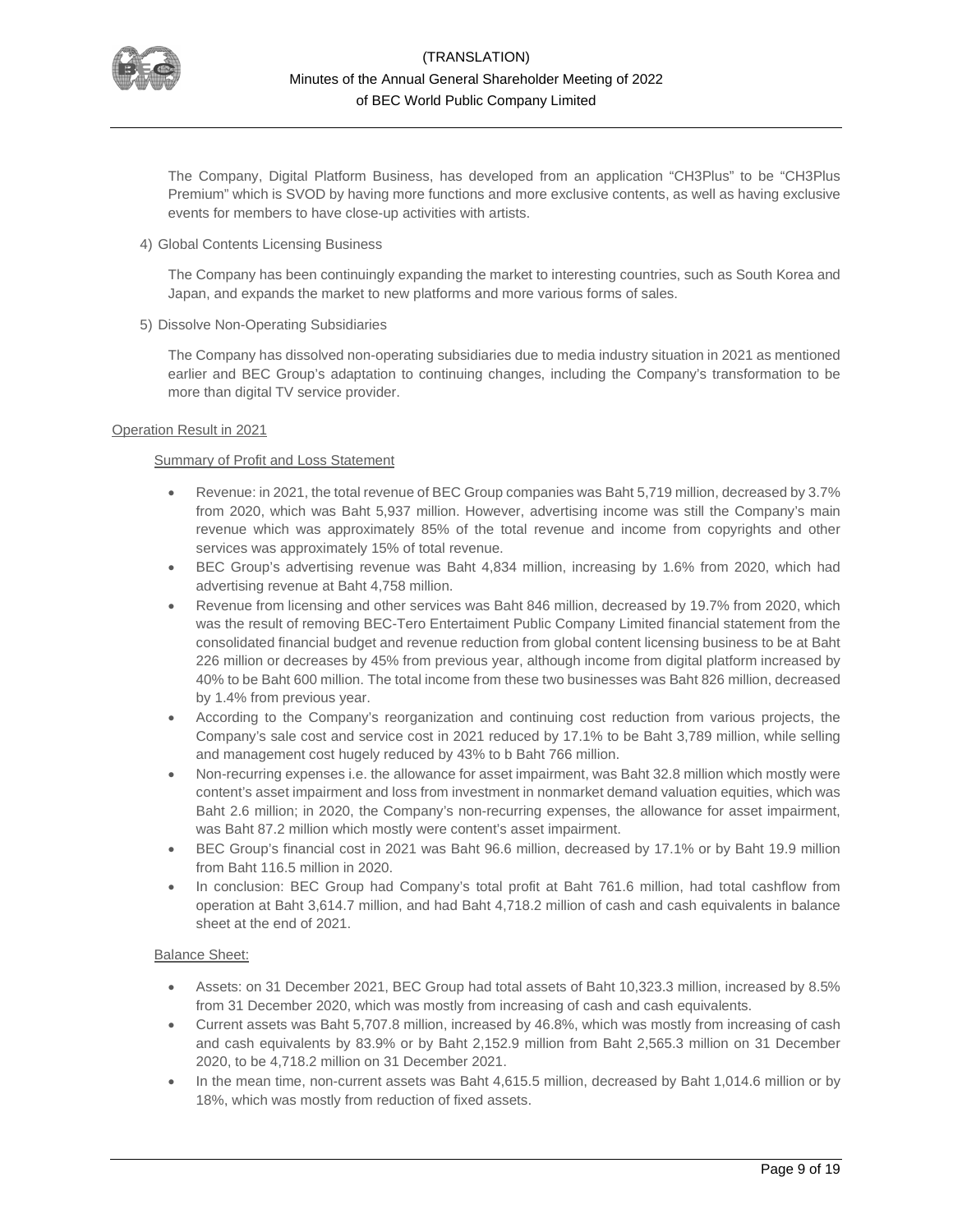

- Debts: The Company had total debt at Baht 4,130.3 million, increased by 0.5% from the end of the year 2020.
- Shareholders' Equity: total shareholders' equity was Baht 6,193 million, which was mostly from increasing of total profit Baht 761.6 million from total yearly profit.

For 2022, the Company expects that Thai economy would gradually expand. The spreading of Omicron pandemic would continuingly affect in the beginning of 2022. Inflation from increasing food and oil price, political risk, and high level of household debt, as well as tourism which is Thailand's main income still are greatly affected from pandemic and might be a risk for recession in advertising expenditure in media industry in 2022.

BEC group will still operate the business under the vision of "Thailand's leading content and entertainment platform" and the strategy of "Single Content Multiple Platforms" by having strategic goal as follows:

- 1. Maintaining the market position and expanding audience base
- 2. Creating and distributing new income, as well as generating income from other businesses:

The main target is to increase new income other than advertisement to distribute income generating channel, which are

- expanding global content licensing business;
- expanding digital platform business via CH3Plus and CH3Plus Premium

- developing new business; having new music business by supporting potential artists to be singers and the first artist is "Taew – Natapohn Tameeriks" and

- to generate revenue from new business in February 2022, the Company initiates movie business with major movie producer, M Picture Entertainment, to produce the first movie together. The first big movie is "Buapan Fun Yub" and both Companies are willing to support Thai movie industry to be prosperous, both in Thai market and markets in other countries by maximizing each other's strength points to produce movies. Moreover, the Company plans to cooperate with M Picture Entertainment to produce several other movies as well.

3. Setting up BEC Studio's producing department:

To support business expansion and to produce our own contents enabling the Company to manage every step of production from steps pre-production, production, and post-production. This would enable the Company to produce on-air or streaming contents on the Company's platform (TV and CH3Plus) and for other platforms in Thailand and other countries, including producing original contents and on-demand contents

4. Strengthening financial position:

According to a continuing effort in cost reduction, the Company's cost in 1Q/2022 has greatly decreased in which the cost that has greatly decreased was selling and management cost which was the result of the Company's reorganization and adaptation to changes. The Company will continue with cost reduction policy in 2022.

BEC group is ready for the 53rd year as "Thailand's leading content and entertainment platform" by having a strong foundation, to deliver the valuable content to the public, together with the management under the principles of good governance as well as caring the society, community, and environment, in order the Company could grow steadily and causing the great operating income in long term to all stakeholders.

After video presentation, conclusion and analysis from management division or MD&A in 2022, the Chairman allowed the participants in the Meeting to ask questions / give opinions via video conference.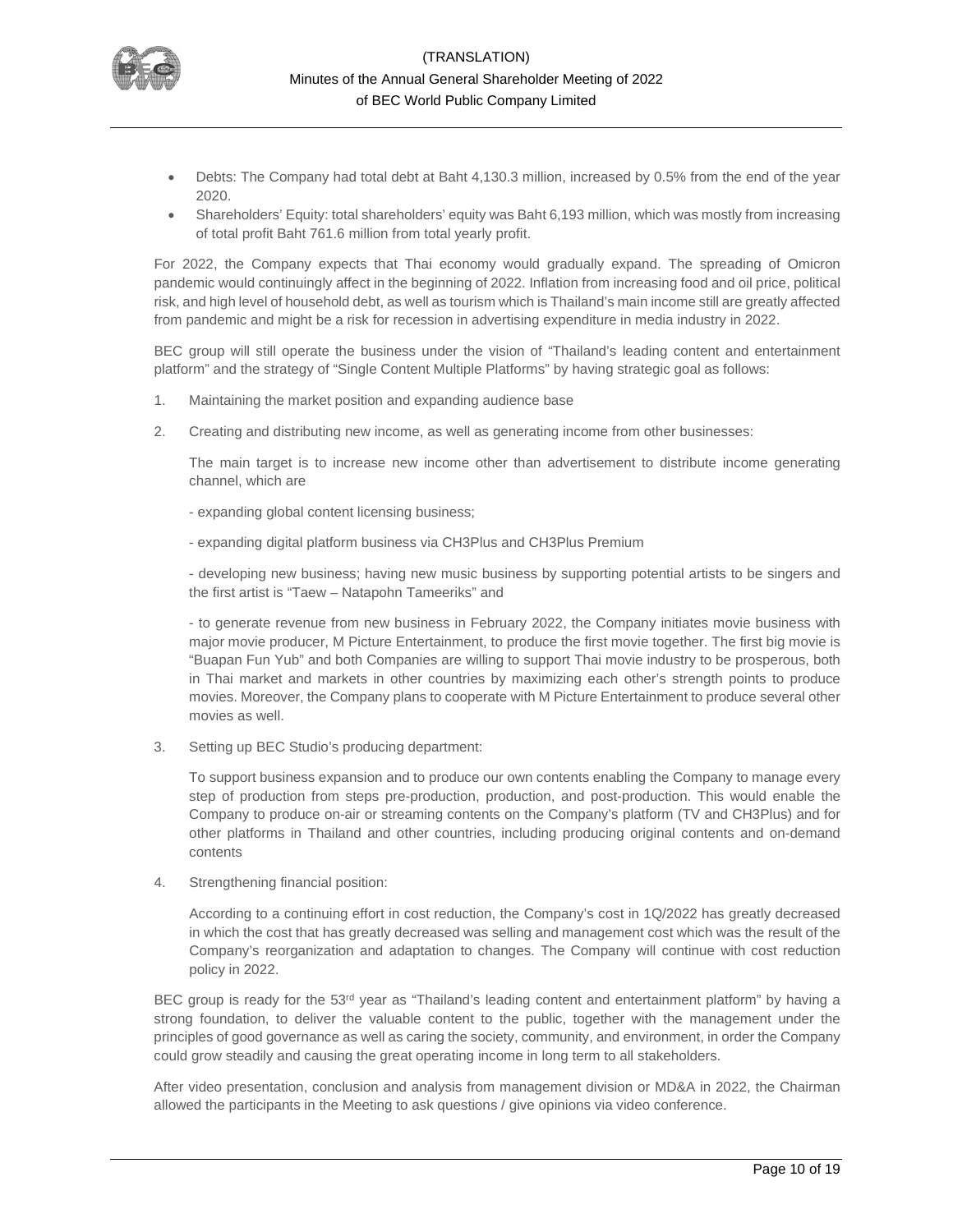

During this agenda, there were shareholders and proxies asked questions and proposed opinions via Q&A forum and video conference to the Committee, as follows:

• An opinion from the Meeting: Mr. Siriwat Worawetkul, a shareholder, gave opinion in the Meeting that "congratulation to the Company's Board of Directors, executives, and employees for having profit and good operating result in the previous year after loss in previous year, especially under the Covid situation." Mr. Siriwat in the name of small shareholder would like to give encouragement to everyone.

The Chairman said thank you to Mr. Siriwat.

• Question from the Meeting: Mrs. Saowalak. Auaipon, a proxy from InfoQuest Limited Company, asked about the business tendency in 2022 whether the Company has anything new project or new business. (This question was sent before visual presentation, explanation and analysis of Management Discussion & Analysis division or MD&A in 2021)

The Chairman assigned Mr. Surin Krittayapongpan, the president of Television Business, to answer these questions; Mr. Surin explained that the Company will continue operating business from 2021, which are 1) television business; 2) global licensing business; and 3) digital platform business, both BEC Group's platform and partners' platforms. What the Company would do next is developing these 3 businesses. Moreover, the Company would have a post-production business, which would be an in-house production, that would help our drama content producers supporting our content production business via BEC Studio, especially global contents licensing and other platform licensing. Furthermore, the Company plans to expand the business relating to our artists and expand the music business; in which the Company has already produced a song with. Taew Natapohn Tameeruks. This year, the Company plans to produce songs with our 4 other artists. Beside this, the Company plans to produce a movie named "Buapan Fun Yup" with M Picture which has already been advertised earlier by having Channel 3 artists, Ann Thongprasom and Gulf Kanawut Traipipattabapong, performing together; From the overall mentioned above is our T.V. station's effort in creating a portfolio for our artists as much as possible to develop the business in 2022.

• Questions from Mr. Suwit Chanampon, a proxy from Thai Investor Association; Mr. Suwit asked, "due to the Company's high amount of cash and cash equivalents, how would the Company manage cash to maximize benefit and whether the Company has investment plan that would require a lot of money in the future or not?"

The Chairman assigned Mr. Piriyadit Choophungart, EVP - Finance and Account, to answer the questions; Mr. Piriyadit clarified that the Company has divided cash into 3 portions. The first portion will be used to pay for the first set of loan equity which will be due in mid-May 2022, and this first set of loan equity is Baht 3,000 million in which the Company plans to pay with the Company's cash Baht 1,000 million and another Baht 2,000 million, the Company plans to pay off by getting new set of loan equity of Baht 2,000 million. For the second portion, the Company plans to invest in expanding content production capacity and the third portion is for other projects prepared for business uncertainty.

• Questions from Mr. Pongsapak Imlor, a shareholder. Mr. Pongsapak asked, "from the previous past, Channel 3 dramas' rating has obviously decreased, what is Channel 3 opinion for this matter?"

The Chaiman assigned Mr. Surin Krittayapongpan, the president of Television Business, to answer this question; Mr. Surin clarified that the T.V. dramas' rating is normally increasing and decreasing, however, we already have our targeting audience for each program. Our targeting audience is Bangkok urban, which is the audience in Bangkok and major cities. Although nationwide rating decreases, Channel 3 can still maintain rating from Bangkok urban to be at a satisfied level.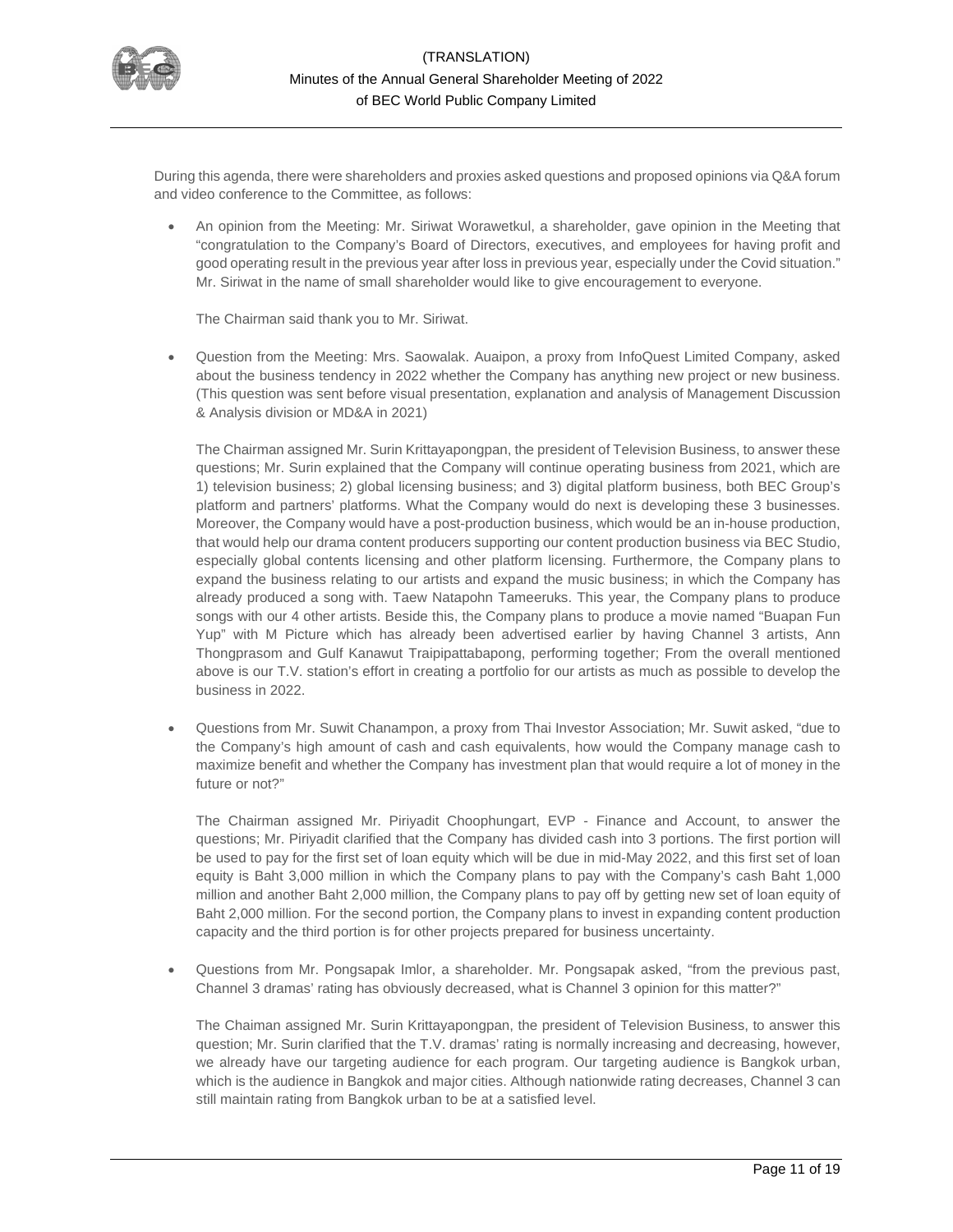

As there was no further question and comment from shareholders and proxies, the Chairman informed the Meeting that this agenda is a financial statement approval for the end of year on 31 December 2021 and acknowledgement of auditor's report. The voting for this agenda needs majority votes of the shareholders attending the Meeting and voting.

The Chairman assigned the Secretary to conclude voting result and inform to the Meeting. During this agenda, there were a total of 990 shareholders and proxies attending the Meeting, having 1,216,430,675 cast votes. The non-voting which is not counted as cast votes is 0 cast vote. The Meeting resolved by a majority vote of the shareholders attending the Meeting, with 1,216,430,675 affirmative votes, representing 100.00% of the quorum, and 0 negative votes, representing 0.00% of the quorum without any voided ballot.

**Resolution:** The Meeting, resolved by majority of the shareholders who attended the Meeting and casted the vote, considered and approved the financial statement for the fiscal year ending December 31, 2021, as proposed.

### **3. Consideration to allocate the net profit as a reserved fund, required by law, and approve the payment of the dividend for year 2021:**

Mr. Piriyadit Choophungart, EVP - Finance and Account, informed to the Meeting that the AOA required the Company to allocate part of its annual net profit as a reserved fund according to the law in the amount of not less than 10% of its registered capital. In addition, the dividend payment was to be made from the Company's profit. If the Company had accumulated losses, the dividend payment was prohibited. The dividend payment required the Shareholder Meeting's approval. Nevertheless, the Board of Directors might pay interim dividends to shareholders from time to time, if the Board of Directors deemed that there was sufficient profit to do so. Upon the announcement of interim dividend payment, the Board of Directors must report such payment to the subsequent Shareholders Meeting for acknowledgement.

The Company has already allocated a reserved fund in the amount of Baht 200,000,000 (Two Hundred Million Baht) or 10% of its registered capital in accordance with the law and the Company's Articles of Association.

The Broad Directors' Meeting on 11 March 2022 (the meeting no. 3/2022) had resolution to change the Company's dividend payment policy to be "the Company has a policy to pay dividend not less than 50% of total profit to the Company's shareholders as shown in the consolidated financial statement after deducting a reserved fund according to the law and other reserved fund each year. However, dividend payment is based upon economic situation, market situation, the Company's cash situation, and future investment plans.

For 2021, BEC World Group had net profit to the shareholders as shown in the consolidated financial statements in the amount of Baht 761,647,278 million (Seven Hundred Sixty One Million Six Hundred Forty Seven Thousand Two Hundred and Seventy Eight Baht). The remaining unallocated retained earnings of the Company group as of 31 December 2021 is Baht 2,876,437,035 (Two Thousand Eight Hundred Seventy Six Million Four Hundred Thirty Seven Thousand Thirty Five Baht) as stated in its consolidated financial statement. The Company had net profit shown in the separated financial statement in the amount of Baht 470,938,236 (Four Hundred Seventy Million Nine Hundred Thirty Eight Thousand Two Hundred and Thirty Six Baht, and the remaining unallocated retained earnings of the Company as of 31 December 2021 is Baht 4,797,502,918 (Four Thousand Seven Hundred Ninety Seven Million Five Hundred Two Thousand Nine Hundred and Eighteen Baht).

The Board of Directors opines to propose AGM 2022 to allocate the profit of 2021 to be dividend of 2021 at the rate of Baht 0.25 per share (Twenty Five Satang per share), totally, Baht 500,000,000.- (Five Hundred Million Baht), equivalent to 65.65% of net profit in 2021 from operation result in consolidated financial statements. The Board of Director proposes to pay the dividends, from retained earnings of Company which has to pay corporate income tax at the rate of 20% of net profit and to impose the names of the shareholders who are entitled to receive the dividends in which the Company shall fix the Record Date on Friday, April 29, 2022, and the Board of Director proposes to pay the dividends on Thursday, May 19, 2022.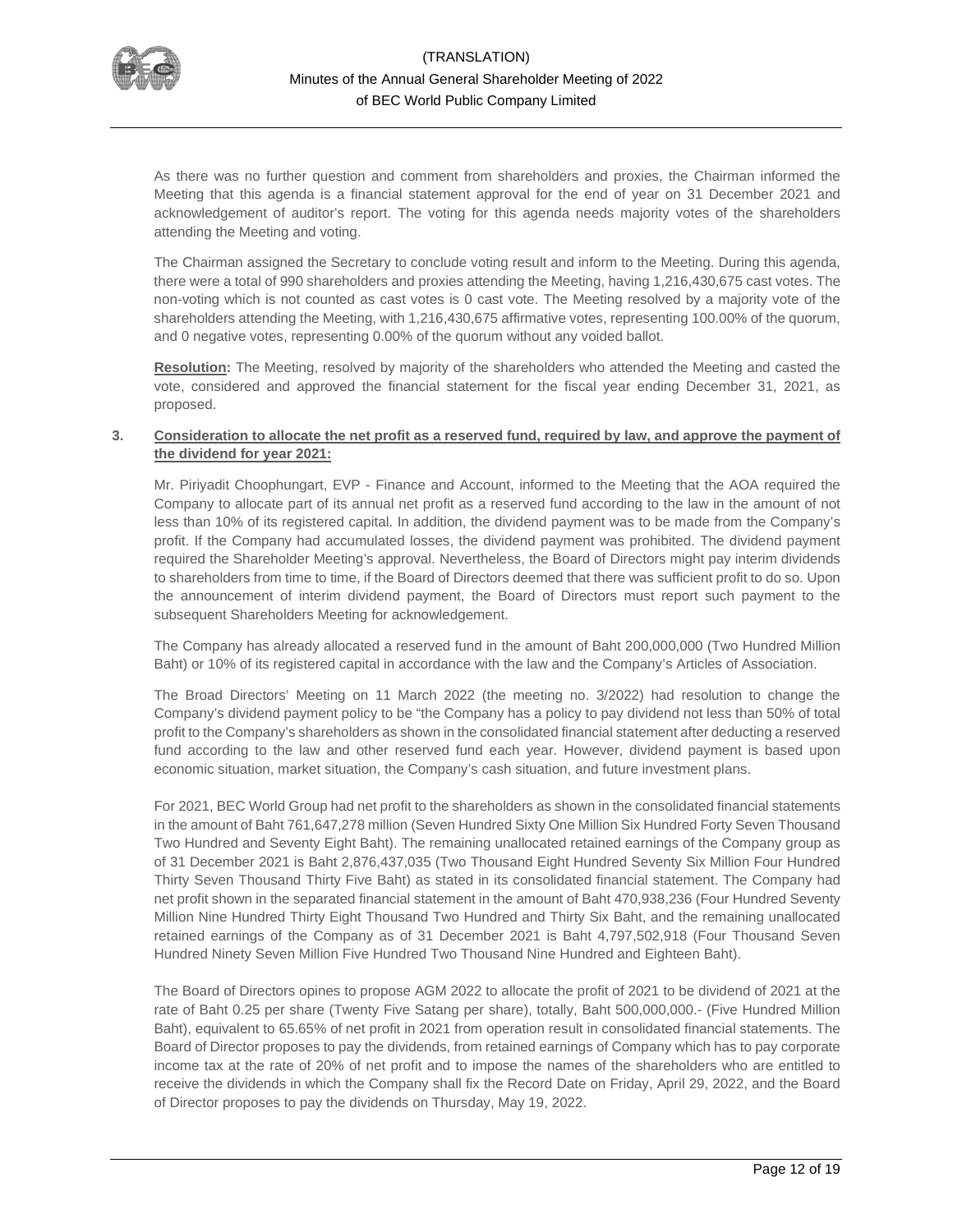

In conclusion, after deducting the dividend payment, the remaining for unallocated accumulative profit of the Company is Baht 4,297,502,918 (Four Thousand Two Hundred Ninety Seven Million Five Hundred Two Thousand Nine Hundred and Eighteen Baht) as stated in the separate financial statement of the Company and Baht 2,376,437,035 (Two Thousand Three Hundred Seventy Six Million Four Hundred Thirty Seven Thousand and Thirty Five Baht) as stated in consolidated financial statement.

During this agenda, there were shareholders and proxies asked questions and proposed opinion, as follows:

• Suggestion from Mr. Siriwat Worawetkul, a shareholder, suggesting to the Meeting that "thank you the Board of Directors that proposed the Meeting to consider dividend payment approval for Baht 0.25 per dividend after no dividend payment for three year and please pay more next year.

The Chairman acknowledged the suggestion.

• Question from Mr. Paksapong Imlor, a shareholder, asking "what is the trend for the Company's net profit?"

The Chairman assigned Mr. Surin Krittayapongpan, the president of Television Business, to answer the question; Mr. Surin clarified that if the situation is not worsened as media has speculated, we believe that we could maintain the continuing growth rate from 2021 and we could control cost and expenditure, as well as increasing sales, which we believe we could operate with continuing profit.

As there was no further question and comment from shareholders and proxies, the Chairman informed the Meeting that this resolution needs approval from majority vote of shareholders attending the Meeting and voting. The Chairman asked the Meeting for consideration.

The Chairman assigned the Secretary to announce the result of the vote. During this agenda, there were a total of 990 shareholders attending the Meeting, having 1,216,430,675 cast votes with 0 abstention, not included in the vote. The Meeting resolved by a majority vote of the shareholders attending the Meeting, with 1,216,430,675 affirmative votes, representing 100% of the quorum, and 0 negative votes, representing 0% of the quorum without any voided ballot.

**Resolution:** The Meeting considered and resolved by majority votes of the shareholders who attended the Meeting and casted the vote, approving the profit allocation as a reserve fund and to be dividend of 2021 at the rate of Baht 0.25 per share (Twenty Five Satang per share), totally, Baht 500,000,000.- (Five Hundred Million Baht), equivalent to 65.65% of net profit in 2021 from operation result in consolidated financial statements. The Board of Director proposes to pay the dividends, from retained earnings of Company which has to pay corporate income tax at the rate of 20% of net profit and to impose the names of the shareholders who are entitled to receive the dividends in which the Company shall fix the Record Date on Friday, April 29, 2022, and the Board of Director approve to pay the dividends on Thursday, May 19, 2022.

### **4. To consider and elect directors in replacement of directors retiring by rotation**

This Meeting agenda is to propose Mr. Somchai Boonnamsiri (Independent Director), Mr. Chansak Fuangfu (Independent Director), Mr. Matthew Kichodhan (Non - Executive Director) who were former Director and retired this year to be re-elect for another term. Before this Meeting agenda, Mr. Somchai Boonnamsiri, Chairman of the Board of Directors, who is also the Chairman in this Meeting and Mr. Matthew Kichodhan left the Meeting to allow the Meeting to discuss and consider the matter freely. Mr. Somprasong Boonyachai, a Non-Executive Director, acted on behalf of the Chairman and proceeded with this Meeting agenda instead of the Chairman.

Mr. Chatchai Thiamtong, the Secretary of Board of Director, informed the Meeting that, according to section 71 of the Public Limited Companies Act and the AOA of the Company, the Company must have at least 5 directors and one-third of all directors must be due by rotation retirement at the AGM. The directors in the position for the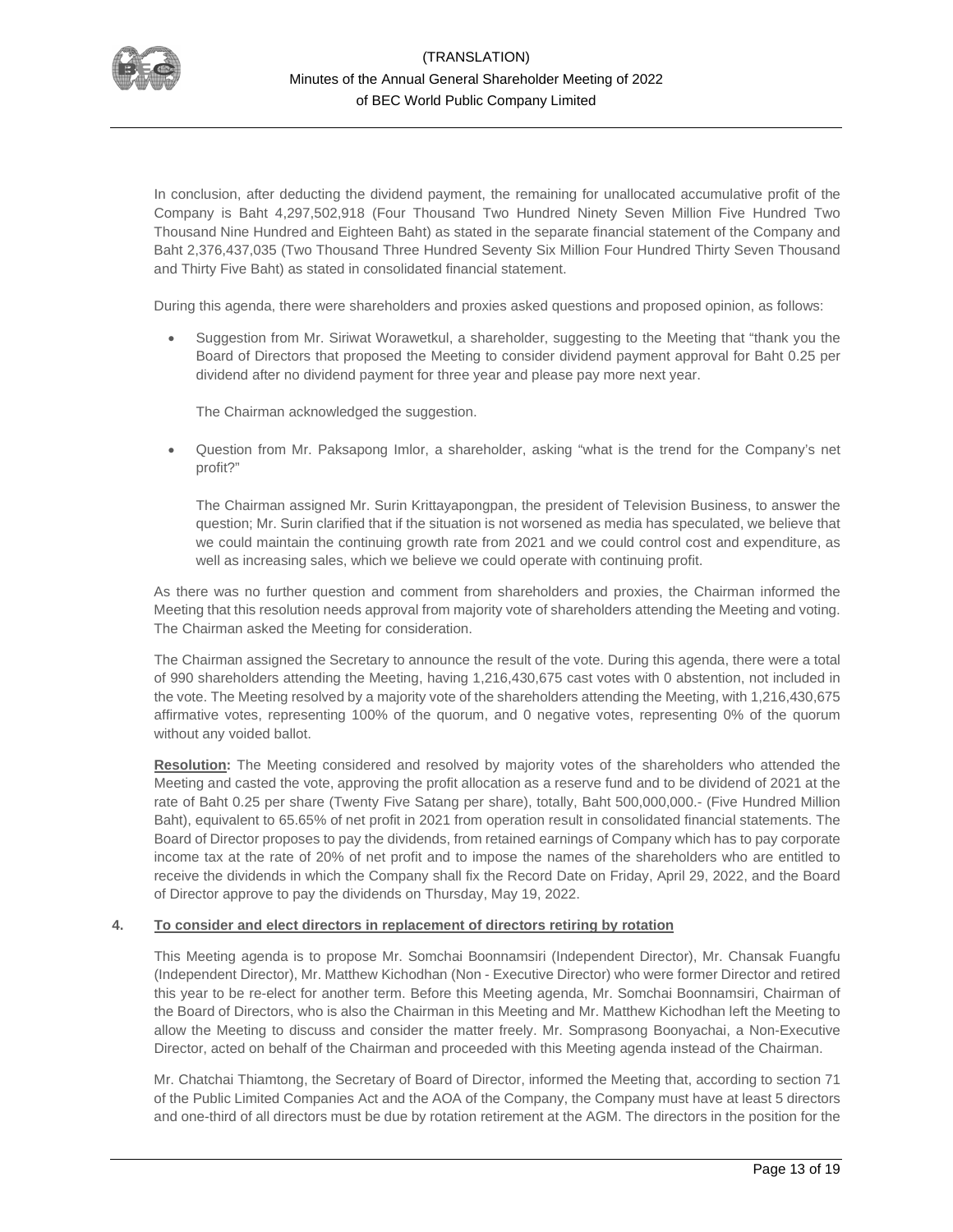

longest period must be due by rotation retirement and could be re-elected for another term by the shareholder Meeting.

Currently, there are thirteen directors in the Company. For this 2022, there are three directors who are due by rotation retirement, comprising of two independent directors and one non-executive director, as follows:

| (1) Mr. Somchai Boonnamsiri | Independent Director, Chairman of the Board of |                                                     |  |  |  |  |
|-----------------------------|------------------------------------------------|-----------------------------------------------------|--|--|--|--|
|                             |                                                | Directors, Chairman of the Audit and Risk Committee |  |  |  |  |
|                             |                                                |                                                     |  |  |  |  |

- (2) Mr. Chansak Fuangfu Independent Director
- (3) Mr. Matthew Kichodhan Non Executive Director

The Nomination and Remuneration Committee (excluding an interested person) is of the view that, under the nomination criteria, the above three retired directors, i.e. (1) Mr. Somchai Boonnamsiri (2) Mr. Chansak Fuangfu and (3) Mr. Matthew Kichodhan are qualified under the Public Company Act and have no offence record under the Securities and Exchange Act. The Independent Director is also qualified as independent director, specified by the Company.

Furthermore, previously, the retired directors performed their duty with responsibility, care, and honesty, which was in accordance with the relevant law, the Company's objectives, Articles of Association, and the resolutions of Shareholders Meeting. In addition, the retired directors are expert and have good knowledge in the Company business which is very beneficial for the Company. Moreover, pursuant to the Articles of Association of the Company, there is no restriction to re-elect the directors who are due by rotation retirement as directors for another term. After consideration, the Nomination and Remuneration Committee recommends the Board of Directors to consider and propose to the Shareholders Meeting to re-elect the said three retired directors to be directors for another term.

The Board of Directors (excluding the interested person) considers the opinion of the Nomination and Remuneration Committee, by considering the appropriateness and the best interest of the Company. The Board of Directors also opines that the above three retired directors are qualified by law and have no prohibited characteristic as prescribed by law. In addition, all retired directors are expert, having good knowledge, vision and experience in media business, program production and sourcing business and other related business which is beneficial to the operation of the company group. The person proposed to be elected as independent director could give the independent opinion, which is in accordance with the related regulations. The Board of Directors has considered, thoroughly, then proposed AGM to re-elect 1) Mr. Somchai Boonnamsiri (2) Mr. Chansak Fuangfu and (3) Mr. Matthew Kichodhan to be directors for another term.

The Chairman informed the Meeting to consider this proposal.

During this agenda, there was no shareholder and proxy asking questions/ giving opinions/ providing comments to the Committee.

The Chairman informed the Meeting that this matter requires an affirmative resolution of a majority vote of the total number of votes of the shareholders who attend the Meeting and cast their votes. The Company allowed shareholders to consider and cast vote to elect each director in which the system would separate votes for each director accordingly.

The Meeting is proposed to cast votes.

Subsequently, the Chairman announced the result of the vote. During this agenda, there were a total of 990 shareholders attending the Meeting, having 1,216,430,675 cast votes. The Meeting considered and casted their votes for each director who were due to retire by rotation as follows: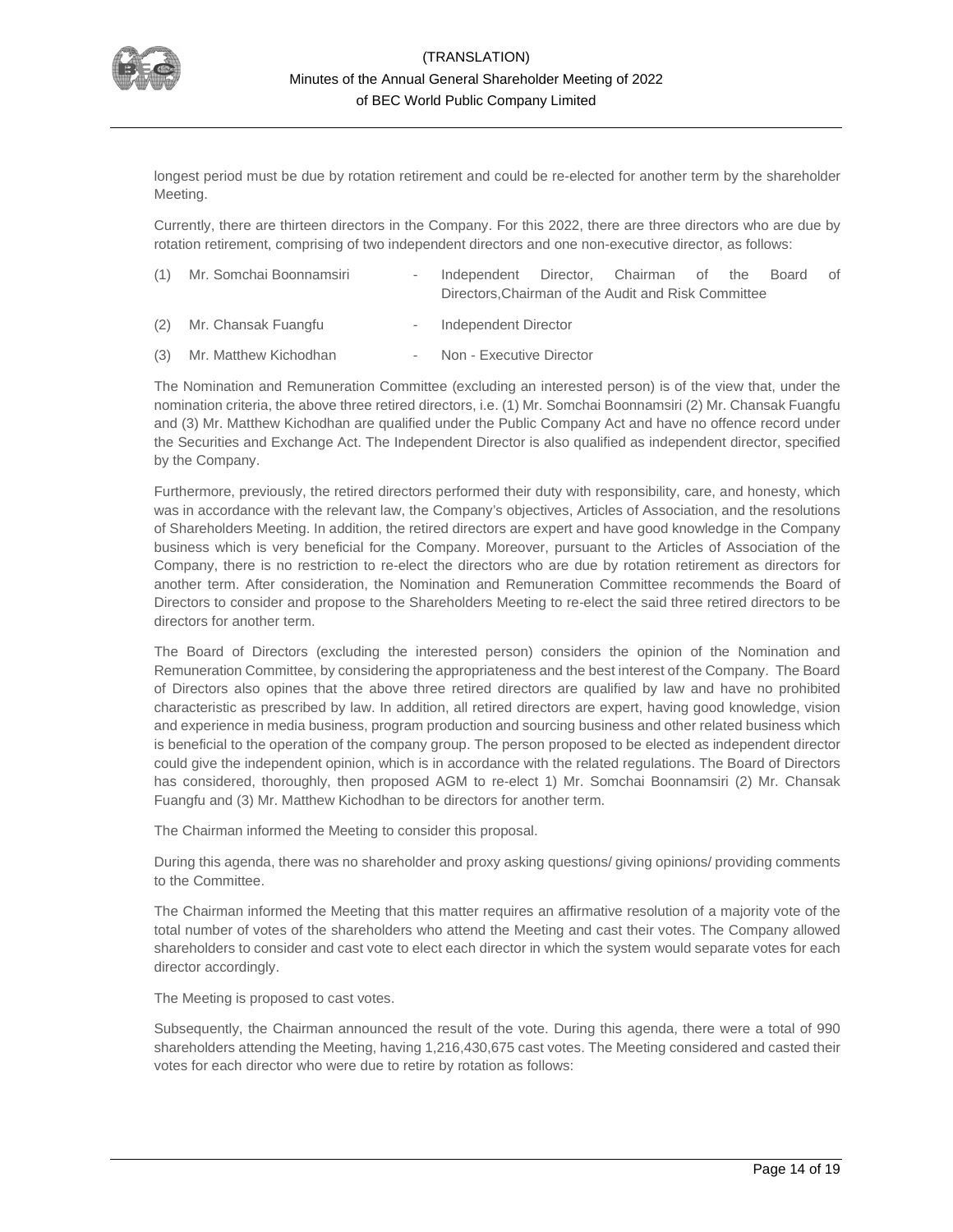

- 1.) Reappointing Mr. Somchai Boonnamsiri to be the Company's independent director for another term with 1,172,486,363 affirmative votes, or 96.3874% of the quorum; 43,944,310 negative votes, or 3.6125% of the quorum; and 2 abstentions (does not count to the vote), without any voided ballot.
- 2.) Reappointing Mr. Chansak Fuangfu, to be the Company's independent director for another term 1,103,490,086 affirmative votes, or 90.7154% of the quorum; 112,940,587 negative votes, or 9.2845% of the quorum; and at 2 abstentions (does not count to the vote), without any voided ballot.
- 3.) Reappointing Mr. Matthew Kichodhan to be the Company's non-executive director for another term with 1,212,439,975 affirmative votes, or 99.6719% of the quorum; 3,990,700 negative votes, or 0.3280% of the quorum; and 0 abstention (does not count to the vote), without any voided ballot.

**Resolution:** The Meeting passed a resolution by a simple majority votes of the shareholders who attended the Meeting and casted the vote, to appoint Mr. Somchai Boonnamsiri, Mr. Chansak Fuangfu and Mr. Matthew Kichodhan, who were due to retire to be directors for another term.

After finishing the 4th agenda Meeting, Mr. Somprasong Boonyachai invited Mr. Somchai Boonnamsiri, Chairman of the Broad, back to the Meeting.

### **5. To consider and approve director remuneration for the Year 2022:**

The Chairman informed the Meeting that, according to the AOA of the Company, the director had the right to receive some remunerations, i.e., salary, compensation, meeting allowance, allowance, bonus, welfares and other remunerations in the same manner. However, the Company has made payment only the meeting allowance and compensation to its directors.

The Nomination and Remuneration Committee considers the remuneration and benefit of directors of the Company and director in the sub-committee, by taking into the account of the appropriateness, role, duty, responsibility, economic factor, target and overall Company operation result. The directors' remuneration and benefit shall be suitable to the duty and responsibility, also comparable to the other companies, having the same size of business and asset, and being in the same industry. Previously, the Company has paid director consideration in the form of meeting allowance and compensation to directors.

The Board of Director considers the opinion of the Nomination and Remuneration Committee also the factor of the suitability to the duty, the scope of responsibility, the reasonableness, the performance of directors, the suitability to the type of business and the business expansion, by comparing with the director consideration other listed companies, having the same size of business and being in the same industry, subsequently, opines that the Shareholder Meeting should fix the remuneration for director for 2022, which is equal to the consideration of the previous year, as follows:

- A. The meeting allowance:
- 1.) The meeting allowance for each director meeting should be fixed at the same rate as the previous year, as follows:
	- For the Chairman of the Board of Director shall be fixed at Baht 30,000 (Thirty Thousand Baht).
	- For other directors shall be fixed at Baht 20,000 (Twenty Thousand Baht).
- 2.) The meeting allowance for each meeting of any sub-committee should be fixed as follows:
	- For the Chairman of each Committee shall be fixed at Baht 25,000 (Twenty-Five Thousand Baht).
	- For each member of the committee shall be fixed at Baht 20,000 (Twenty Thousand Baht).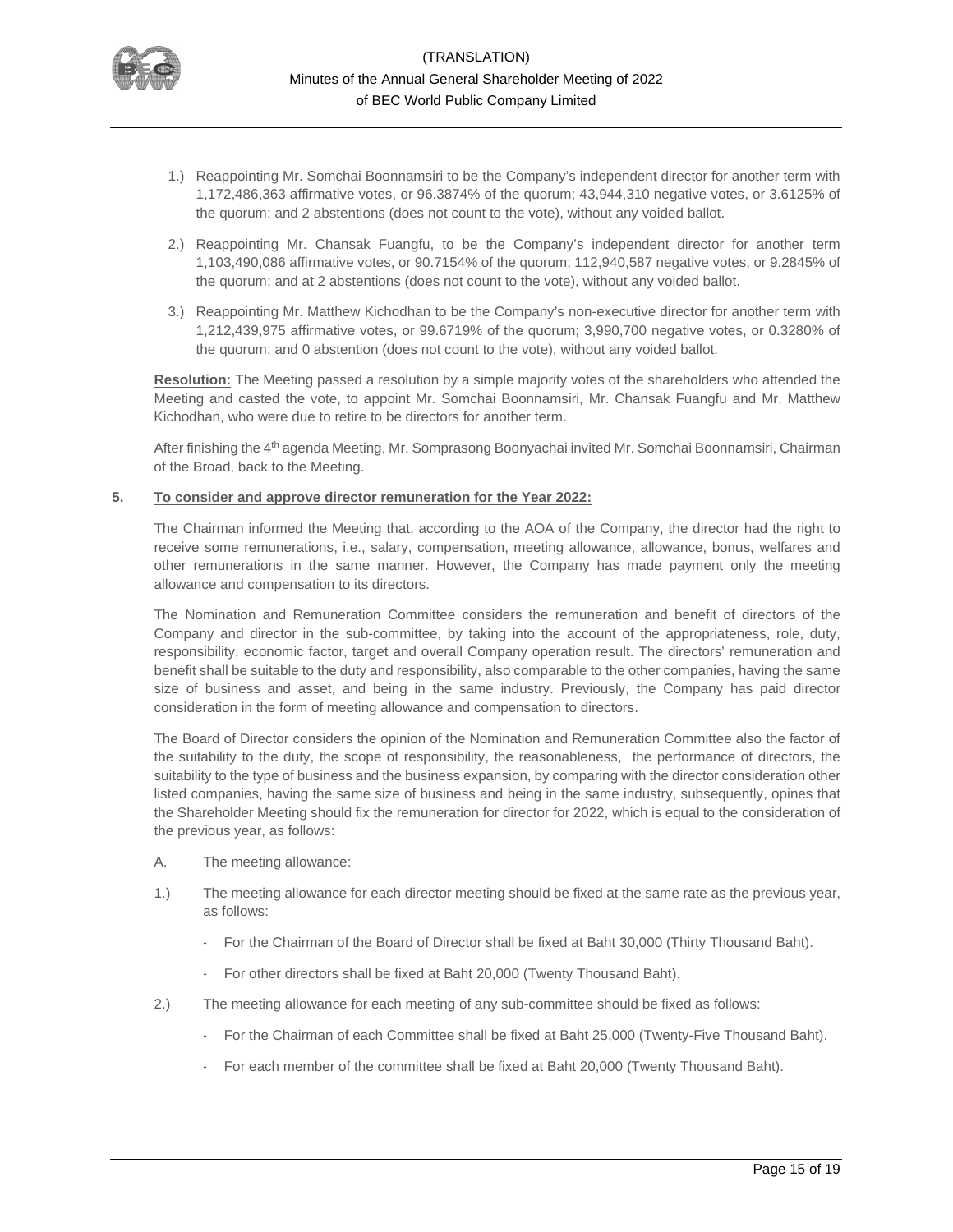

B. Compensation: in the amount of Baht 18,000,000 (Eighteen Million Baht), equal to the previous year In addition, the Company requests the shareholders meeting to assign directors to allocate and use this budget as deemed appropriate.

In addition, the above director remuneration for 2022 is equal to the consideration for 2021, which is 0.00% change compared to the previous year.

During this agenda, there was no shareholder and proxy asking questions and providing comments, therefore, the Secretary propose the meeting to consider and cast their vote.

The Chairman informed that this matter requires an affirmative resolution of a two-third vote of the total number of votes of the shareholders who attend the meeting.

The Chairman, therefore, requested the Meeting to consider this proposal.

Thereafter, the Chairman assigned the Secretary to announce the result of the vote. During this agenda, there were a total of 990 shareholders attending the Meeting, having 1,216,430,675 cast votes with 0 abstention, not included in the vote. The Meeting resolved by a majority vote of the shareholders attending the Meeting and voting with 1,214,297,775 affirmative votes, representing 99.8246% of the quorum, and 2,132,800 negative votes, representing 0.1753% of the quorum without any voided ballot.

**Resolution:** The Meeting considered and resolved by not less than two-thirds of the total votes of the shareholders who attended the Meeting approving the directors' compensation for the year 2022, as proposed, which are

- A. The meeting allowance:
- 1.) The meeting allowance for each director meeting should be fixed at the same rate as the previous year, as follows:
	- For the Chairman of the Board of Director shall be fixed at Baht 30,000 (Thirty Thousand Baht).
	- For other directors shall be fixed at Baht 20,000 (Twenty Thousand Baht).
- 2.) The meeting allowance for each meeting of any sub-committee should be fixed as follows:
	- For the Chairman of each Committee shall be fixed at Baht 25,000 (Twenty-Five Thousand Baht).
	- For each member of the committee shall be fixed at Baht 20,000 (Twenty Thousand Baht).
- B. Compensation: in the amount of Baht 18,000,000 (Eighteen Million Baht), equal to the previous year In addition, the Company requests the shareholders meeting to assign directors to allocate and use this budget as deemed appropriate.

### **6. To consider and approve the appointment of auditor and auditing fee for the Year 2022:**

Mr. Piriyadit Choophungart, Executive Vice President - Finance and Account informed the Meeting that the Public Limited Companies Act specified that the Shareholders Meeting must appoint auditor and fix auditing fee of the Company every year, provided that the same auditor may be re-appointed.

The Audit & Risk Committee has been assigned by the Board of Directors to select and propose the appointment or dismissal of the BEC Group Company's auditor including the remuneration. The Audit & Risk Committee recommended the Board of Director to nominate the following auditors: (1) Dr. Virach Aphimeteetamrong, CPA# 1378 and/or; (2) Mr. Chaiyakorn Aunpitipongsa CPA#3196, and/or; (3) Mr. Apiruk Ati-anuwat CPA# 5202, and/or; (4) Miss Ratcharin Charoenkichpailert CPA#7037 of Dr. Virach & Associates Office, for the fiscal year 2022, due to their abilities, expertise and reliability. In addition, their performance in the past is acceptable and reliable. They are also independent auditors, having no personal relationship or interests with the Company and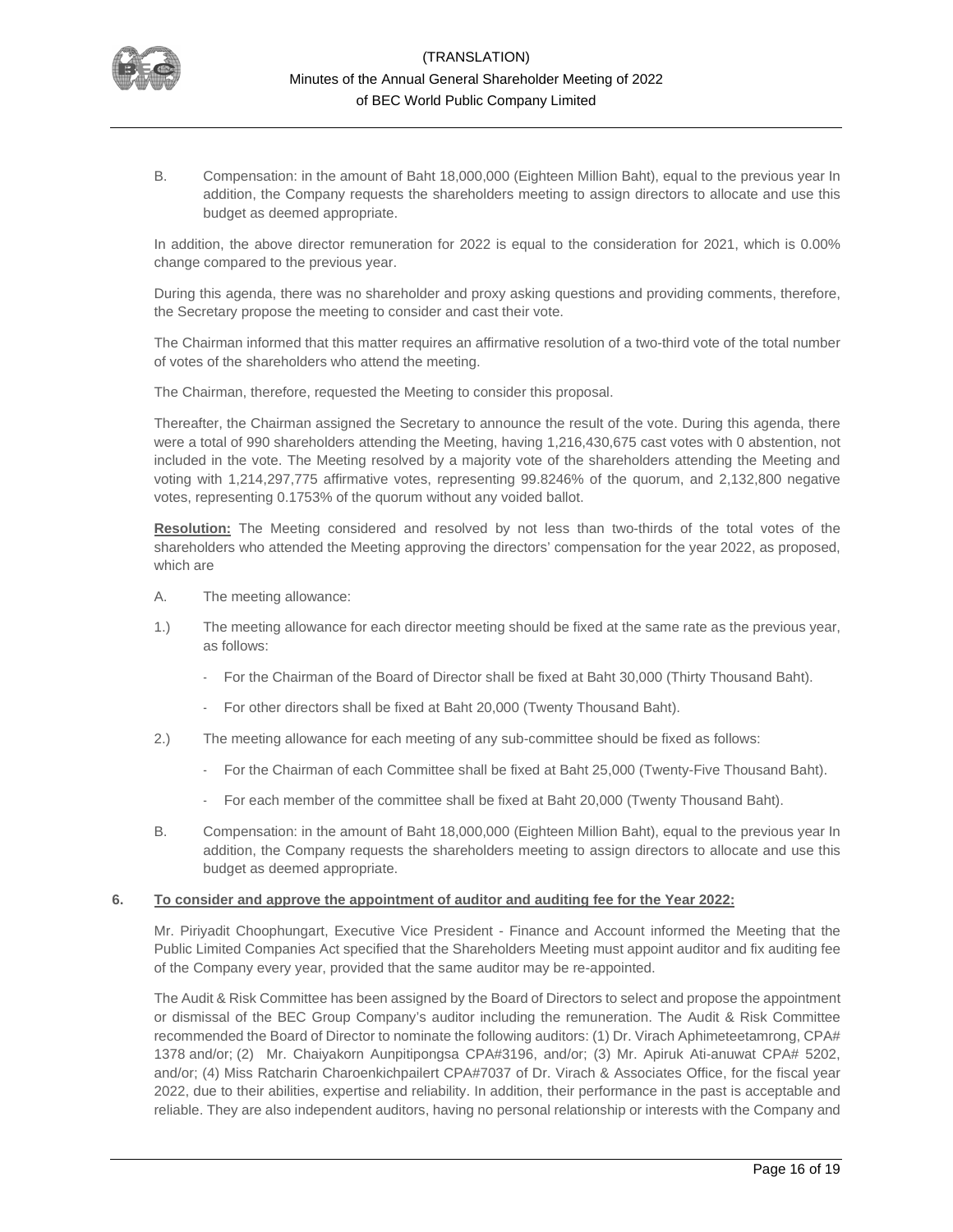

its subsidiaries, executives, major shareholders or related person of such aforesaid person. Also, there is no transaction which could have a conflict of interest. In this regard, Dr. Virach Aphimeteetamrong is the auditor who has certified the financial statement of the Company for 4 years, since 2018 until present

The Audit and Risk Committee considered and agreed to propose to the Broad of Directors Meeting to consider propose to the annual Shareholders Meeting in 2022 to appoint Dr. Virach Aphimeteetamrong, CPA# 1378 and/or Mr. Chaiyakorn Aunpitipongsa CPA# 3196 and/or Mr. Apiruk Ati-anuwat CPA# 5202, and/or Miss Ratcharin Charoenkichpailert CPA#7037 of Dr. Virach & Associates Office as the Company's auditors for the fiscal year 2022.

Before presenting the auditing fees for 2022, the Board of Directors would like to inform the Meeting that the actual auditing fees paid for 2021 is Baht 3,667,000 which is equal to the approved auditing fees by AGM of 2021.

With respect to auditing fees for 2022, the auditor proposes the auditing fee at the rate of Baht 3,480,000 (Three Million Forty Hundred Eighty Thousand Baht) which is less than the auditing fees of 2021 for Baht 187,000 (One Hundred Eighty-Seven Thousand Baht) or equivalent to 5.10% due to the BEC World Group Restructure Plan which included the investment plan and dissolution of inactive subsidiaries.

The Audit and Risk Committee is of the view that the proposed auditing fee is appropriate and is suitable with the adjustment of the expected amount of work due to the restructuring of the BEC Group Company which includes the investment plan and dissolution of inactive subsidiaries. The Audit and Risk Committee therefore proposes the above auditing fee to the Board of Directors Meeting to consider proposing this agenda to the AGM 2022 for approval.

The Board of Directors agrees with the suggestion of the Audit and Risk Committee that the Shareholder Meeting should approve to appoint Dr. Virach Aphimeteetamrong, CPA# 1378 and/or Mr. Chaiyakorn Aunpitipongsa CPA# 3196 and/or Mr. Apiruk Ati-anuwat CPA# 5202, and/or Miss Ratcharin Charoenkichpailert CPA#7037 of Dr. Virach & Associates Office as the Company's auditors for the fiscal year 2022. Also, the Shareholder Meeting should approve the auditing fees of the Company and subsidiaries at Baht 3,480,000 (Three Million Forty Hundred Eighty Thousand Baht), which are the auditing fees for the Company in the amount of Baht 1,350,000 (One Million Three Hundred Fifty Thousand Baht) In addition, the Board of Directors is of the view that the proposed auditing fees is appropriate and is suitable with the expected amount of work in BEC Group.

The Chairman informed the Meeting that this matter requires an affirmative resolution of a majority vote of the total number of votes of the shareholders who attend the Meeting and cast their votes.

The Chairman, therefore, requested the Meeting to consider the proposal.

During this agenda, there was no shareholder and proxy asking questions and providing comments, therefore, the Secretary propose the Meeting to consider and cast their vote.

Subsequently, the Chairman assigned the Secretary to announce the result of the vote to the Meeting. During this agenda, there were a total of 990 shareholders attending the Meeting, having 1,216,430,675 cast votes with 100 abstentions, not included in the vote. The Meeting passed a resolution by a majority vote of the shareholders attending the Meeting and voting with 1,216,402,275 affirmative votes, representing 99.9976% of the quorum, and 28,300 negative votes, representing 0.0023% of the quorum without any voided ballot.

**Resolution:** The Meeting considered and resolved by majority of the shareholders who attended the Meeting and casted the vote, to appoint Dr. Virach Aphimeteetamrong, CPA# 1378 and/or Mr. Chaiyakorn Aunpitipongsa CPA# 3196 and/or Mr. Apiruk Ati-anuwat CPA# 5202, and/or Dr. Preecha Suan CPA# 6718, and/or Miss Kornkaew Dabkaew CPA#8463 of Dr. Virach & Associates Office as the Company's auditors for the fiscal year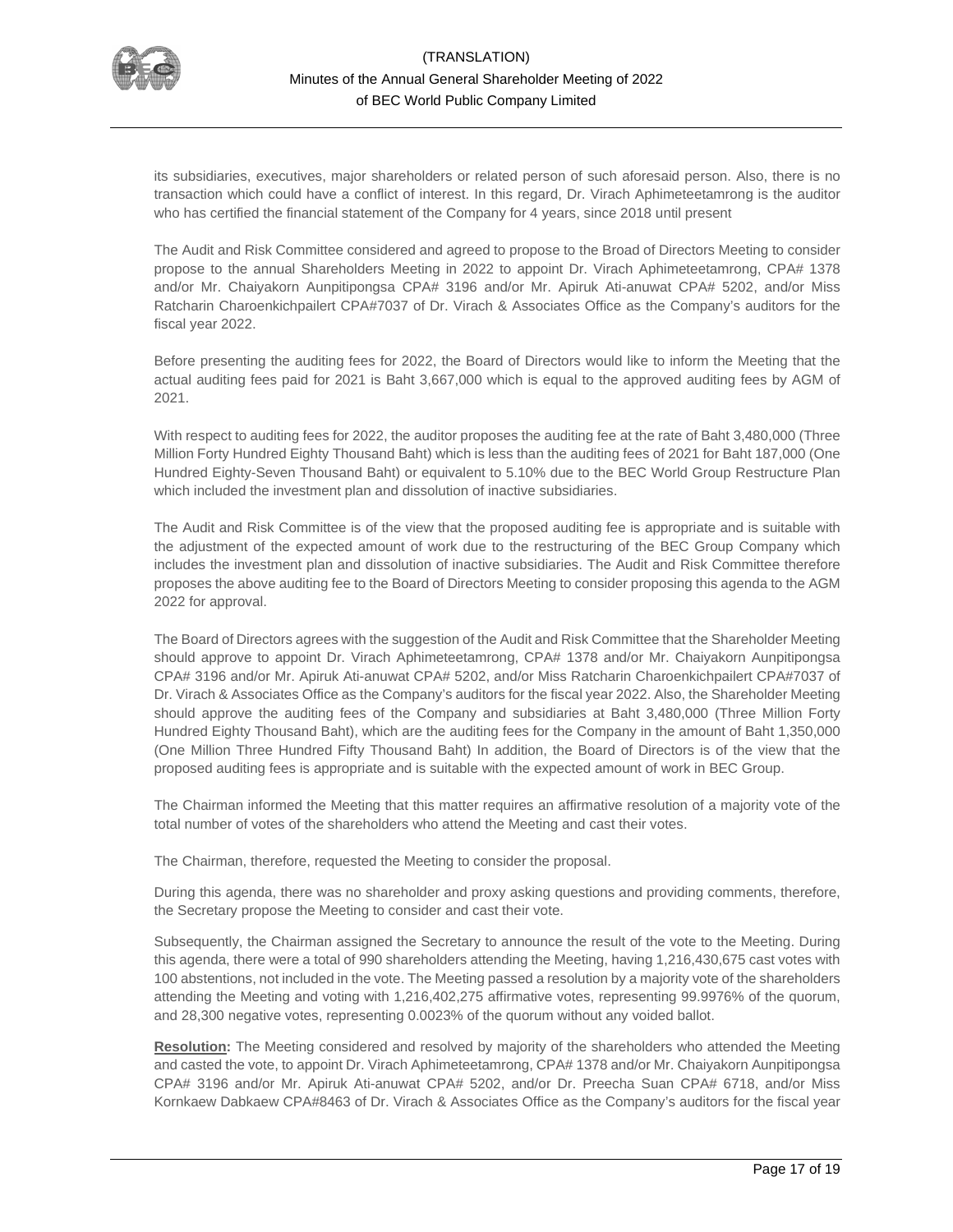

-

2022, and fix the total auditing fee in 2022 for the Company Group and BEC World Group's subsidiaries in the amount of Baht 3,480,000 million (Three Million Four Hundred Eighty Thousand Baht), which are the auditing fees only for the Company in the amount of Baht 1,350,000 (One Million Three Hundred Fifty Thousand Baht).

The Chairman informed the Meeting that at this moment, the Meeting already covered all agenda. The Chairman then gave the executives to answer the questions that was not related to the agenda of the Meeting which the shareholders and proxies inquired by submitting a question paper during the Meeting. In this regard, this question-and-answer session was for the purpose of clarification and exchanging of ideas only. There was no consideration and vote for this matter.

Mr. Piyapong Prasartthong, the shareholder, asked how Khun Sorayuth Suthassanachinda, host of Rueng Lao Chao Nee program and Rueng Lao Chao Nee Sao Artit program, would increase Channel 3's rating?

The Chairman assigned Mr. Surin Krittayapongpan, the president of Television Business, to answer this question. Mr. Surin answered that Since Khun Sorayuth has returned to work with Channel 3 in May 2021, Ruang Lao Chao Nee program's rating is better comparing when Khun Sorayuth was not a host. This also increases other Channel 3's news program. In the previous year, the return of Khun Sorayuth in Rueng Lao Chao Nee program has improved the BEC Group's operation to be profitable tendency in 2022 in 1Q. Although the economy has been still affected from Covid pandemic and the conflict situation from Russia and Ukraine, Rueng Lao Chao Nee program is still popular and has higher advertising income comparing to 1Q/2021. The advertising is better in both amount of time that was able to be sold and income. In conclusion, this is better than 1Q/2021. Rueng Lao Chao Nee and Rueng Lao Chao Nee Sao Artit are programs that increase rating for the Channel, which is why the Channel has increased on-air time for these two programs; in this April, Rueng Lao Chao Nee Sao Artit has a total on-air time for two full hours to reflect the popularity of these two programs.

- Mrs. Saowalak Auaipon, a proxy from InfoQuest Limited Company asked how much is BEC Studio's investment budget, and when will it be used? What contents the Studio could produce from this budget, and where is the budget from? Also, Mrs. Saowalak would like to know the tendency of advertising time sales in this year and whether the previous 1Q was greatly affected from Omicron or not. What will be the situation for the rest of the year, how much would abolition of Test & Go policy increase the advertising expenditure, and what will be the BEC's income growth for this year?

The Chairman assigned Mr. Surin Krittayapongpan, the president of Television Business, and Mr. Piriyadit Choophungart, Executive Vice President - Finance and Account, answered the question as follows:

- Mr. Surin explained that setting up BEC Studio business is one of strategy plan in 2022, aside from contents production and 3 Channel's major businesses. The objective is to produce content for the Channel to deliver contents to Channel and BEC Group's digital platform, as well as content licensing to other business platforms in which BEC Studio would be part of content production, especially postproduction to support content production of the Channel, to improve quality in contents for global licensing, and licensing to other business platforms.
- Mr. Piriyadit Choophungart, Executive Vice President Finance and Account explained that for investment budget, BEC Studio has divided into 3 sections: 1) management on post-production in content production; 2) new contents production for delivering to television channels in the country and producing contents for other business platforms internally and internationally; 3) studio for producing other contents, which is on the study of the project's possibility. The investment budget for 1) and 2) is approximately Baht 200 million and the budget from these three sections would be from cash and working capital from operation.
- Mr. Surin answered the tendency of advertising time sales by explaining that in 1Q/2022, the Channel was affected by economic situation resulting from Covid pandemic and conflict between Russia and Ukraine which affecting consumers' confidence; consumers spent less, and these factors was greatly affected the business. However, news programs were still popular enabling news programs' performance to be better. Nevertheless, dramas programs did not have good sales and the Covid pandemic also affected the production to be delayed. We also used re-run dramas. If Test & Go policy is abolished soon, domestic economy should be better. Also, if we can operate the business according to our plans, we expect the growth number of performance for 2022 to be two digits.